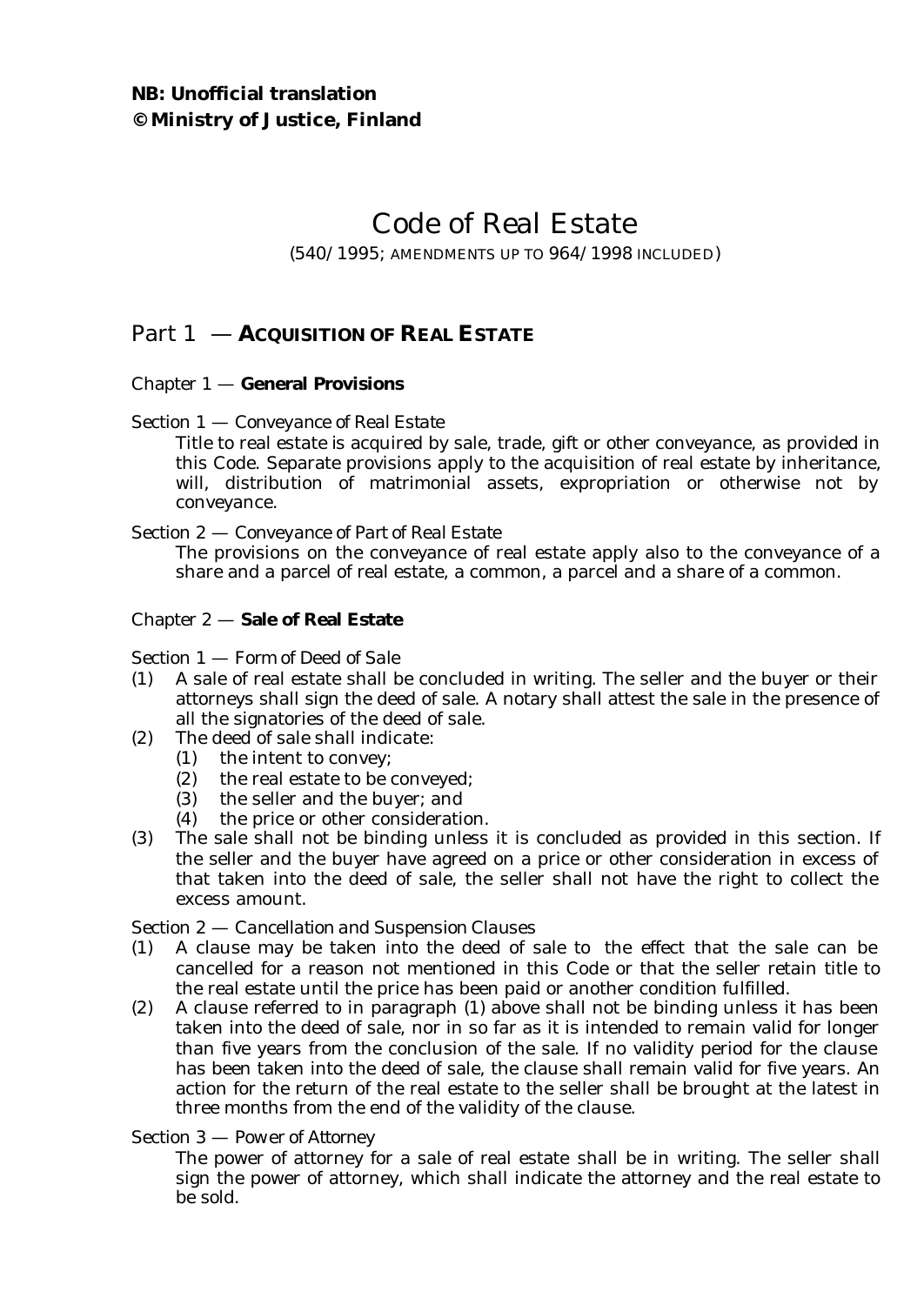#### Section 4 — *Sale in Name of Company to Be Established*

- (1) If a sale of real estate has been concluded in the name of a limited-liability company to be established and the company has not become responsible for the sale within two years of its conclusion, or the establishment of the company has been discontinued before that time, the person concluding the sale in the name of the company shall be deemed the buyer.
- (2) The seller shall forfeit his right to renounce the sale, as provided in chapter 2, section 14(3) of the Limited-Liability Companies Act (734/1978), if no action for the same has been brought within two years of the conclusion of the sale.

#### Section 5 — *Agreement on Cancellation of Sale*

An agreement on the cancellation of a sale of real estate or the return of the real estate to the seller shall be concluded in accordance with the provisions in sections 1 and 3.

### Section 6 — *Notary*

- (1) Provisions on notaries and their duties are issued by Decree.
- (2) The provisions in chapter 17, section 43 of the Code of Judicial Procedure on the disqualification of witnesses apply to the disqualification of notaries.
- (3) Provisions on the charges for the performances of notaries and the compensation for their travel expenses are issued by Decree. The charges shall be fixed at the average cost incurred to the State by the performance of the pertinent duties. A public official shall forward the payment to the State or the municipality in question. Otherwise, the provisions of the Act on the Charge Criteria of the State (150/1992) apply.

#### Section 7 — *Precontract*

- (1) The parties may conclude a precontract on an intended sale of real estate. The precontract may be binding on one of the parties only.
- (2) The precontract shall be concluded in accordance with the provisions in sections 1 and 3; also the other provisions on the sale of real estate apply to a precontract, where applicable. The precontract shall also indicate the deadline for the conclusion of the sale of real estate and the conditions whose fulfillment triggers the sale. However, the price and other consideration may be left to be agreed later, on the basis referred to in the precontract. If the time of validity of the precontract has not been indicated, it shall be five years from the conclusion of the precontract.
- (3) A party to the precontract shall have the right to bring an action within the time limit provided in section 2(2) and demand that the other party conclude the sale as agreed in the precontract. Furthermore, a party shall have the right to due compensation for breach of precontract. If the real estate has in breach of the precontract been conveyed to a third party, the buyer referred to in the precontract shall have the right to due compensation from the seller.

#### Section 8 — *Compensation for Non-conclusion of Sale*

If the parties have agreed on a sale of real estate, but the agreement has not been concluded in accordance with section 7(2), the party liable for the non-conclusion of the sale shall compensate the other party for the reasonable costs incurred by advertising, visiting the real estate and the other activities necessary for the conclusion of the sale. If a down payment has been made, the part exceeding the costs referred to above shall be returned.

### Section 9 — *Freedom of Agreement*

- (1) The seller and the buyer shall fulfill their obligations as agreed, unless otherwise provided below.
- (2) The rights and obligations of the seller and buyer provided in this Code may be derogated from by agreement. The rights of the buyer provided in sections 17–34 may be restricted only by an agreement which indicates in detail how the status of the buyer differs from that provided by law.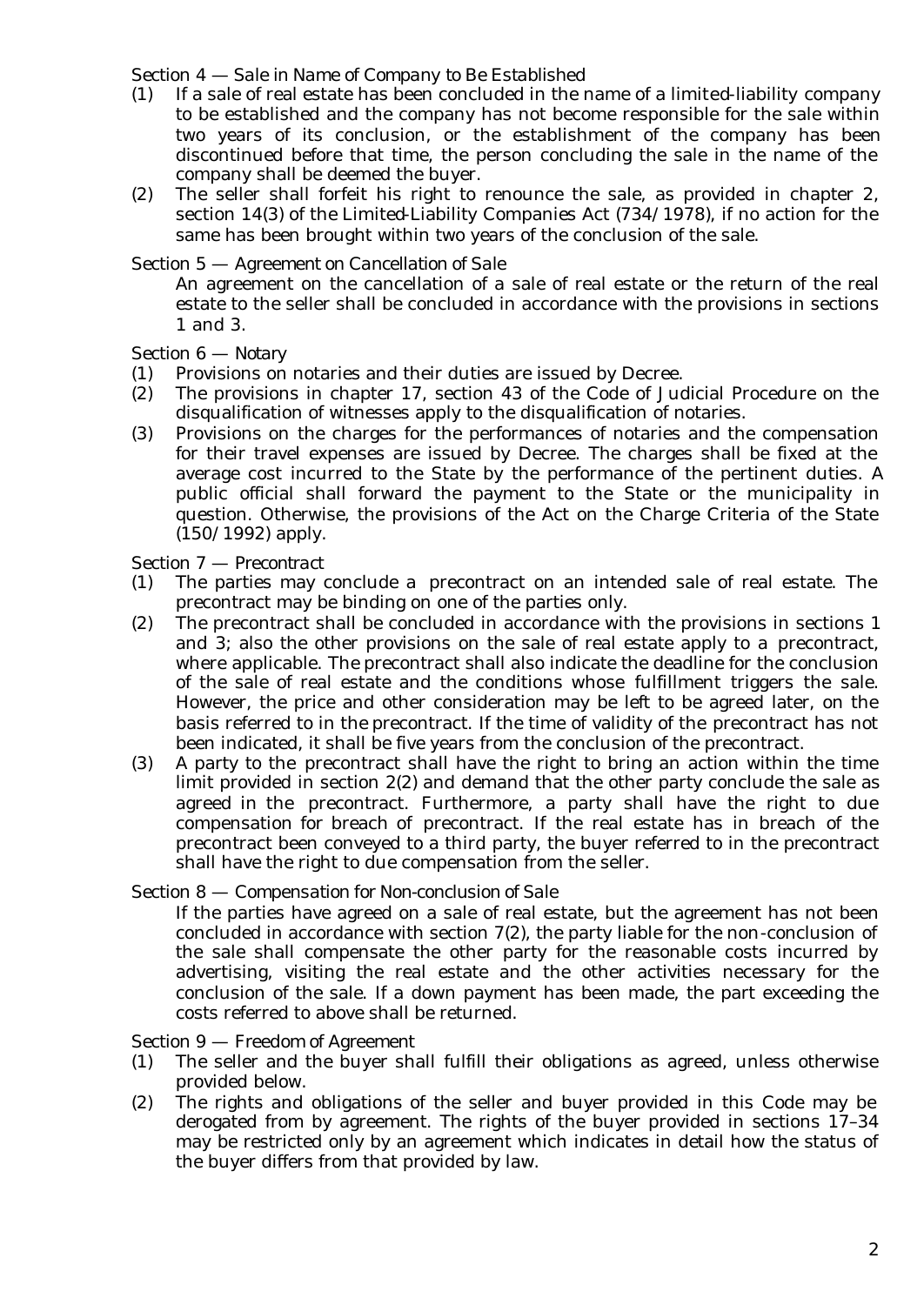Section 10 — *Acquisition of Residential Real Estate from Merchants*

If the buyer has acquired real estate to serve as residence or leisure residence for himself or his family, from a merchant who develops or sells real estate professionally:

- (1) a clause derogating from the provisions in sections 17–34 to the detriment of the buyer shall not be binding;
- (2) the seller cannot invoke the time limit provided for a notice in section 25(2);
- (3) the seller shall be liable to compensate for repair costs, other necessary costs and the costs of measures that have become unnecessary due to a breach of contract, even if the matter concerns a hidden defect referred to in section 17(1), or if the seller can prove that his conduct has been careful;
- (4) the buyer's liability for compensation may be adjusted, if late payment is a result of insolvency arising from illness, unemployment or other special circumstance which is not primarily the fault of the buyer.

Section 11 — Invalid Clauses

- (1) Unless otherwise provided, the following clauses shall not be binding in a sale of real estate:
	- (1) a clause under which the seller or a third party has the right to redeem the real estate at will or under which the seller or a third party has the right of first refusal before the real estate is conveyed to a new titleholder;
	- (2) a clause which restricts the right of the buyer to reconvey the real estate, to raise a lien over it, to agree on a lease on or other special right to it or to otherwise dispose of it in a comparable manner;
	- (3) a clause which restricts the liability of the seller or a previous titleholder in cases of contesting of title; and
	- (4) a clause which restricts the personal freedom of the buyer or is otherwise improper or illegal.
- (2) Without prejudice to paragraph  $(1)(2)$  above, a clause under which the buyer cannot without the consent of the seller reconvey undeveloped real estate or sell it below a set price shall be allowed. Such a clause shall not be binding unless it is taken into the deed of sale. The provision in section 2(2) applies to the time of validity of the clause.
- (3) Section 36 of the Contracts Act applies to the adjustment of an unreasonable clause.

### Section 12 — *Seller's Obligation to Convey*

- (1) If the time of conveyance has not been set, the buyer shall have the right to gain possession of the real estate at once after the conclusion of the sale. The real estate shall be conveyed to the buyer in the condition that is to be deemed agreed upon.
- (2) The seller shall hand over to the buyer those title documents in his possession that are necessary for the registration of title. The same applies to mortgage instruments, lease agreements and other comparable documents that are necessary for the buyer as the titleholder of the real estate.

### Section 13 — *Produce of Real Estate During Seller's Possession*

- (1) The produce gained from real estate prior to the agreed time of conveyance shall belong to the seller. However, the seller shall not take timber or extract land resources in excess of the domestic use of the real estate sold, nor attach special rights to it.
- (2) The buyer shall not dispose of the real estate so that the use of the rights due to the seller by virtue of paragraph (1) or by virtue of agreement is precluded.

### Section 14 — *Use of Real Estate Before Transfer of Title*

- (1) The buyer may after the conclusion of the sale use the real estate and dispose of it, as well as reconvey his right, even if the retention or transfer of title has in the deed of sale been made conditional.
- (2) However, prior to the final transfer of title the buyer shall not without the consent of the seller take timber or extract land resources or other things affixed to the real estate so that its value diminishes significantly. Furthermore, the buyer shall not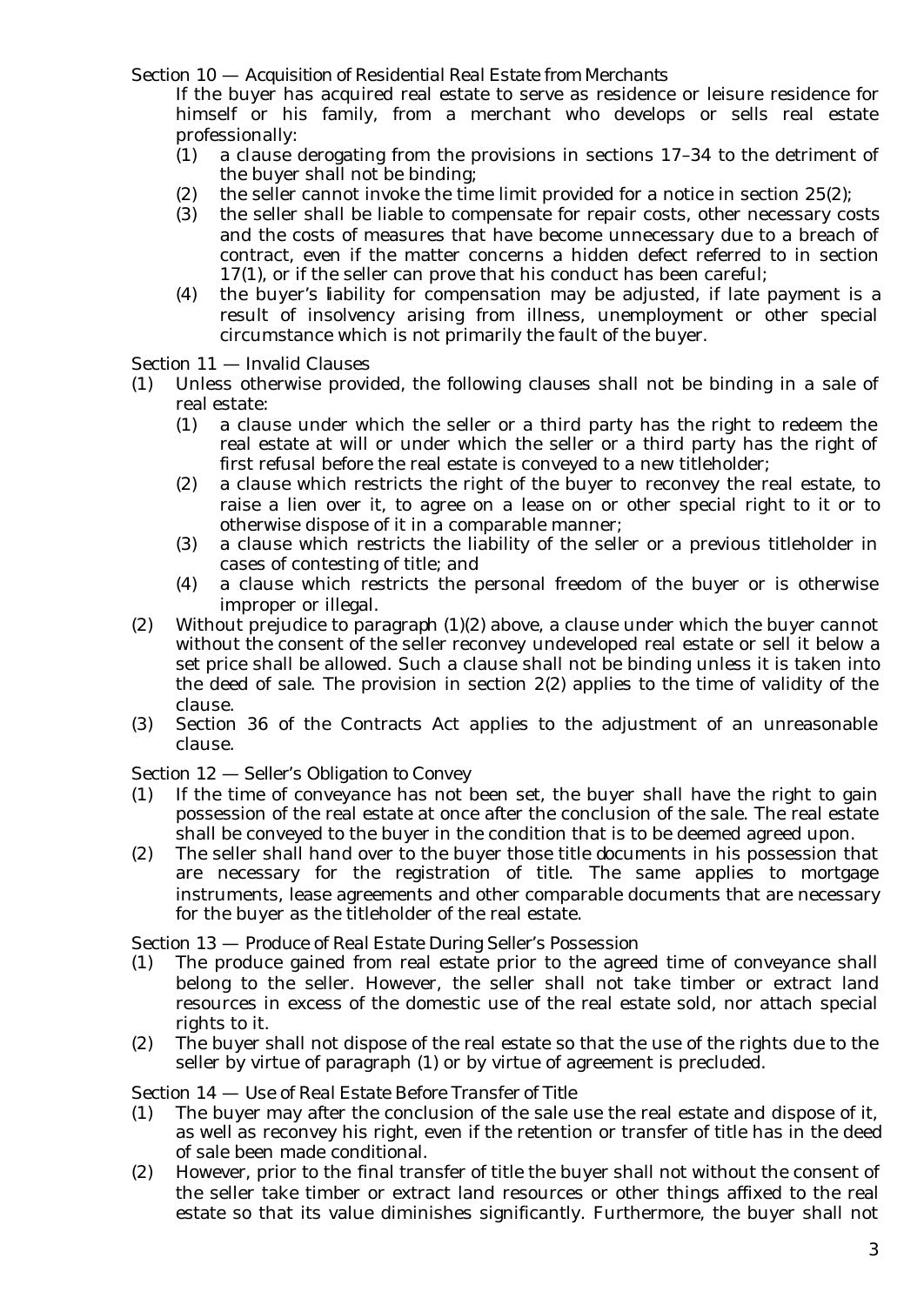raise liens over or attach special rights to the real estate without the consent of the seller.

Section 15 — *Liability for Public Debts*

- (1) The seller shall be liable for debts and fees under public law and for other similar debts incurred prior to the conclusion of the sale.
- (2) The buyer shall be liable for the transfer-of-assets tax levied on the sale. (933/1996)
- Section 16 *Risk of Damage to Real Estate*

Damage caused to real estate by fire, storm, criminal damage or other reason not dependent on the seller after the conclusion of the sale shall be at the risk of the buyer, even if the seller retains possession of the real estate or the retention or transfer of title has in the deed of sale been made conditional.

Section 17 — *Defect in Quality*

- (1) Real estate shall have a defect in quality if:
	- (1) the characteristics of the real estate are not as agreed;
	- (2) the seller has prior to the conclusion of the sale provided the buyer with false or misleading information on the area of the real estate, the condition or structure of the buildings, or other characteristic of the real estate pertinent to its quality and there is reason to believe that the information has had an effect on the sale;
	- (3) the seller has prior to the conclusion of the sale failed to provide the buyer with information on a characteristic referred to in subparagraph (2), which typically has an effect on the use or value of similar real estate and of which the seller knew or should have known, and there is reason to believe that the failure has had an effect on the sale;
	- (4) the seller has prior to the conclusion of the sale noticed but failed to rectify the buyer's misconception of a characteristic having an effect on the intended use of the real estate; or
	- (5) due to a hidden defect, the real estate is of significantly lower quality than what can justifiably be expected in view of the price and the other circumstances.
- (2) In case of a defect in quality the buyer shall have the right to a price reduction or, in case of an essential defect, to cancel the sale. Furthermore, in case of a defect referred to in paragraph  $(1)(1)-(4)$  the buyer shall have the right to due compensation.

Section 18 — *Defect in Possession*

- (1) Real estate shall have a defect in possession if:
	- (1) the seller has prior to the conclusion of the sale provided the buyer with false or misleading information on a current plan, building prohibition, conveyance restriction or other official decision restricting the use or possession of the real estate and there is reason to believe that the information has had an effect on the sale;
	- (2) the seller has prior to the conclusion of the sale provided false or misleading information on an official permit or decision relating to the use of adjoining real estate and there is reason to believe that the information has had an effect on the sale;
	- (3) the seller has prior to the conclusion of the sale failed to provide the buyer with information on a decision, or a permit or decision in his knowledge, referred to in subparagraph (1) and (2), respectively, which typically has an effect on the use or value of similar real estate, and there is reason to believe that the failure has had an effect on the sale;
	- (4) the seller has prior to the conclusion of the sale noticed but failed to rectify the buyer's misconception of a decision referred to in subparagraphs (1) and (2) or a comparable circumstance, which prevent the buyer from using or possessing the real estate as intended;
	- (5) the necessary permit for a building on the real estate or for the activity carried out on the real estate has not been obtained; or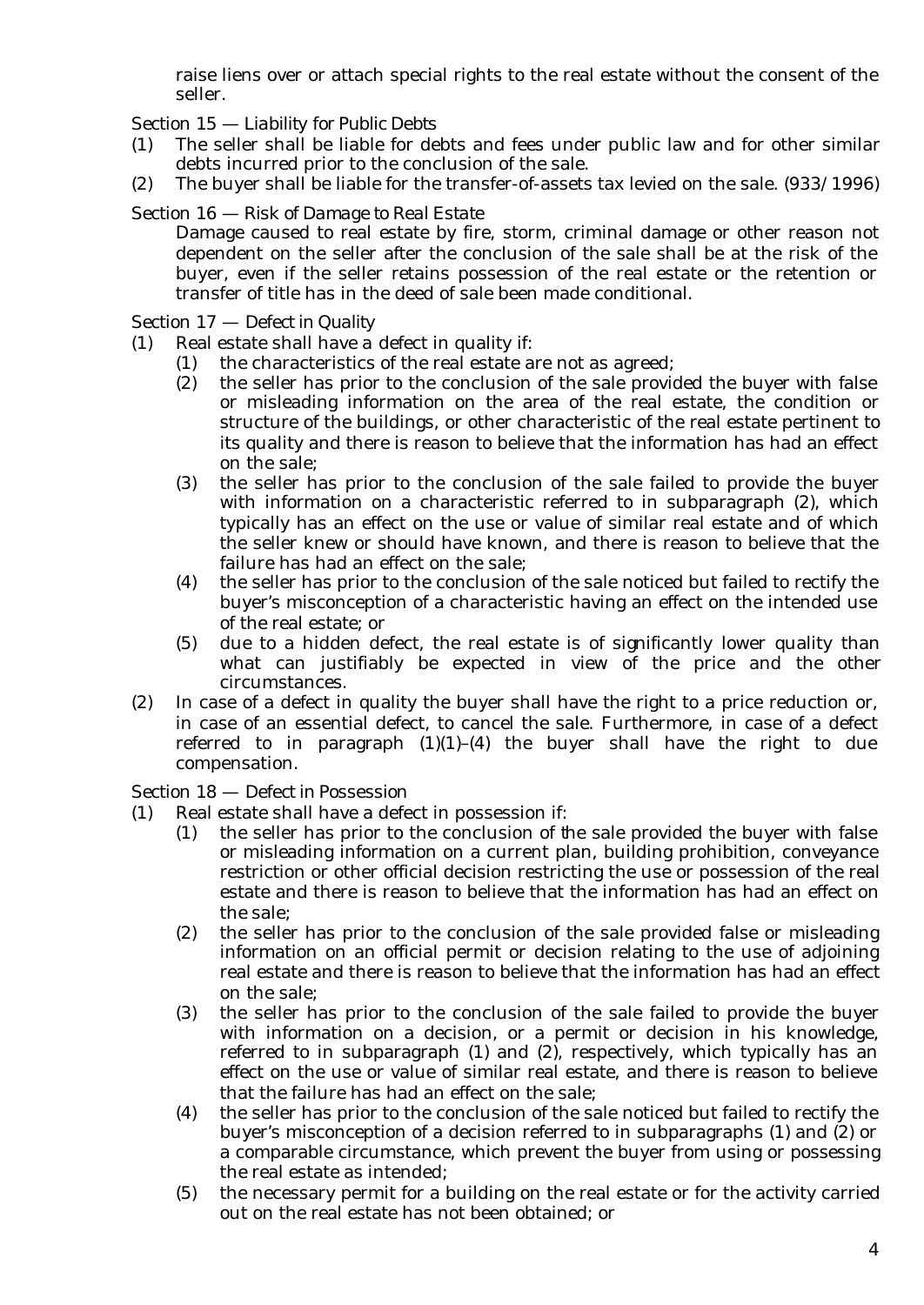- (6) a share or a parcel of the real estate cannot due to the restrictions in chapter 4 of the Real Estate Formation Act (554/1995) be formed into a new real estate or, when the share or parcel has been acquired for building purposes, into a new real estate to be used as a building site.
- (2) In case of a defect in possession the buyer shall have the right to a price reduction or, in case of an essential defect, to cancel the sale. Furthermore, the buyer shall have the right to due compensation.

Section 19 — *Defect in Title*

- (1) Real estate shall have a defect in title if:
	- (1) the buyer may lose title to the real estate in favour of the rightful titleholder or the sale may be voided upon the request of a third party;
	- (2) the seller has prior to the conclusion of the sale provided the buyer with false or misleading information of the registered titleholder, a lien over, lease on or other special right to the real estate in favour of a third party, or the ownership of a building, facility, or other object customarily affixed to the real estate, and there is reason to believe that the information has had an effect on the sale;
	- (3) the seller has prior to the conclusion of the sale failed to provide the buyer with information referred to in subparagraph (2) and there is reason to believe that the failure has had an effect on the sale; or
	- (4) the buyer cannot have his title registered due to the title documents of the seller being defective or incomplete, or due to another irregularity in the acquisition of the seller.
- (2) The buyer may invoke a defect in title also if a third party claims that he has a right referred to in paragraph (1) and there are likely grounds for the validity of the claim.
- (3) In case of a defect in title the buyer shall have the right to a price reduction or, in case of an essential defect, to cancel the sale. Furthermore, the buyer shall have the right to due compensation.

### Section 20 — *Information Provided by Third Parties*

- (1) The seller shall be responsible also for the information provided by a real estate agent or other representative acting on his behalf and for the failure of such persons to provide information.
- (2) Separate provisions are enacted on the liability of a real estate agent for compensation and on the information that a real estate agent or a merchant is to provide when advertising real estate for sale.

#### Section 21 — *Timing of Defects*

- (1) Any defects in real estate shall be determined on the basis of the condition of the real estate at the conclusion of the sale. The seller shall be responsible for a defect extant at that time, even if the defect becomes apparent only later.
- (2) The buyer shall not invoke a defect which the seller has rectified prior to the transfer of the possession of the real estate to the buyer.

### Section 22 — *Buyer's Knowledge of Defects*

- (1) The buyer shall not invoke a defect in quality which could have been noticed in an inspection of the real estate prior to the conclusion of the sale. The buyer need not verify, without a special reason, the correctness of the information on the real estate provided by the seller, nor extend the inspection to such circumstances whose inspection requires technical or other extraordinary measures.
- (2) The buyer shall not invoke a defect of which he must have known at the conclusion of the sale.
- (3) The seller shall not be released from responsibility by virtue of paragraphs (1) and (2) if his own conduct has been in bad faith or grossly negligent.

### Section 23 — *Criminal Damage and Wrongful Use*

(1) If the seller has after the conclusion of the sale neglected the appropriate maintenance of the real estate, wrongfully used it or otherwise caused damage to it through negligence, the buyer shall have the right to a price reduction or, if the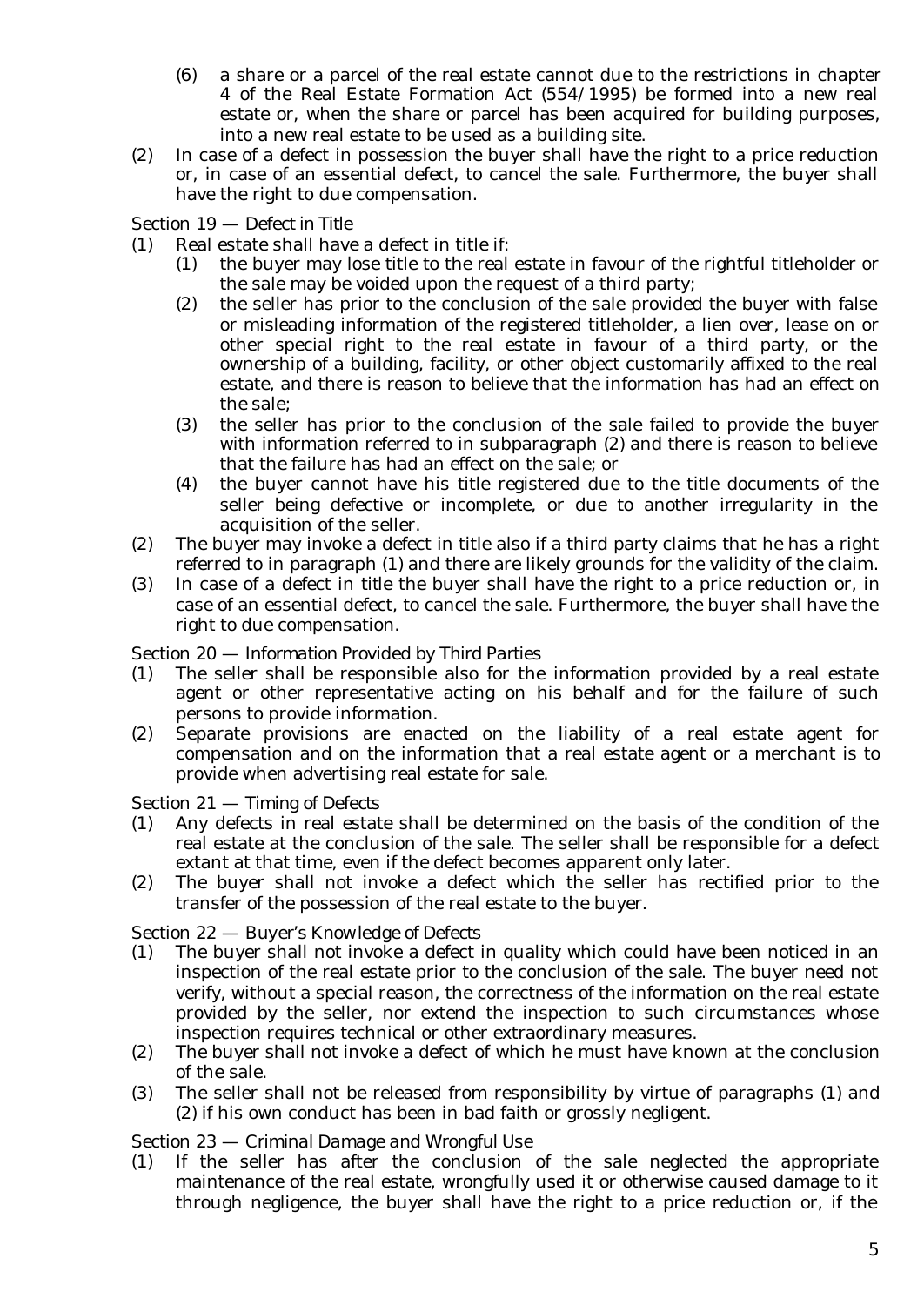damage is essential, to cancel the sale. Furthermore, the buyer shall have the right to due compensation.

- (2) If the seller has after the conclusion of the sale wrongfully raised a lien over or attached a special right to the real estate, the provision in paragraph (1) applies.
- Section 24 *Seller's Failure to Perform*

If the seller does not fulfill a building obligation or other performance obligation connected to a sale of real estate, the buyer shall have the right to a price reduction or, if the failure is essential in view of the entire sale, to cancel the sale. Furthermore, the buyer shall have the right to due compensation.

Section 25 — *Notice of Defects*

- (1) The buyer shall not invoke a defect if he does not give notice of it and of his claims based on it to the seller in a reasonable time from finding out about the defect or from the time when he should have found out about it. The same applies if the buyer wants to invoke a breach of contract referred to in section 23 or 24.
- (2) If the buyer does not give notice of a defect in quality or a breach of contract referred to in section 23(1) or section 24 within five years from the transfer of the possession of the real estate, he shall forfeit his right to do so.
- (3) The seller shall not be released from responsibility by virtue of paragraphs (1) and (2) if his own conduct has been in bad faith or grossly negligent.

#### Section 26 — *Claims against Merchants*

- (1) If the buyer has acquired real estate to serve as residence or leisure residence for himself or his family, he shall have the right to make a claim based on a defect in quality, instead of the seller, against:
	- (1) a merchant who develops or sells real estate professionally and who has conveyed the real estate to the seller or a previous titleholder for the purpose referred to above; or
	- (2) a building element dealer, developer or other merchant who is responsible for defects to the seller or a previous titleholder by virtue of an agreement or chapter 9 of the Consumer Protection Act.
- (2) A merchant shall be responsible, by virtue of this section, only for defects for which he would have been responsible to his counterpart, and only to the extent of his liability towards that counterpart. The merchant shall be released from responsibility if compensation for the defect has been paid to a previous titleholder of the real estate or if the titleholder has due to a failure to give notice of the defect forfeited his right to invoke it.
- (3) The buyer shall give notice of a defect that he has found out about and his daim based on it to the merchant. The provisions in section 25(1) and (3) apply to the notice of defect.

Section 27 — *Seller's Delay*

- (1) If the seller does not transfer the possession of real estate at the time agreed, the buyer shall have the right to demand that the agreement be fulfilled or, if the delay is essential and the buyer will not accept possession of the real estate, that the sale be cancelled. Furthermore, the buyer shall have the right to due compensation.
- (2) If the seller does not hand over the documents referred to in section 12(2) to the buyer at the time agreed, the provision in paragraph (1) applies.

### Section 28 — *Buyer's Delay*

- (1) If the buyer does not pay the price, a part thereof or other agreed consideration at the time agreed, the seller shall have the right to demand that the agreement be fulfilled and, in addition, the payment of compensation. If the delay is essential and the buyer does not pay the full price, the seller may cancel the sale and demand compensation provided that it has been agreed in the deed of sale that the payment of the price is a condition on the retention or transfer of title to the real estate.
- (2) If the buyer's payment delay is a result of a legal provision, an interruption in communications or other similar *force majeure*, which the buyer cannot reasonably be expected to overcome, the seller shall not have the right to compensation or cancellation of sale.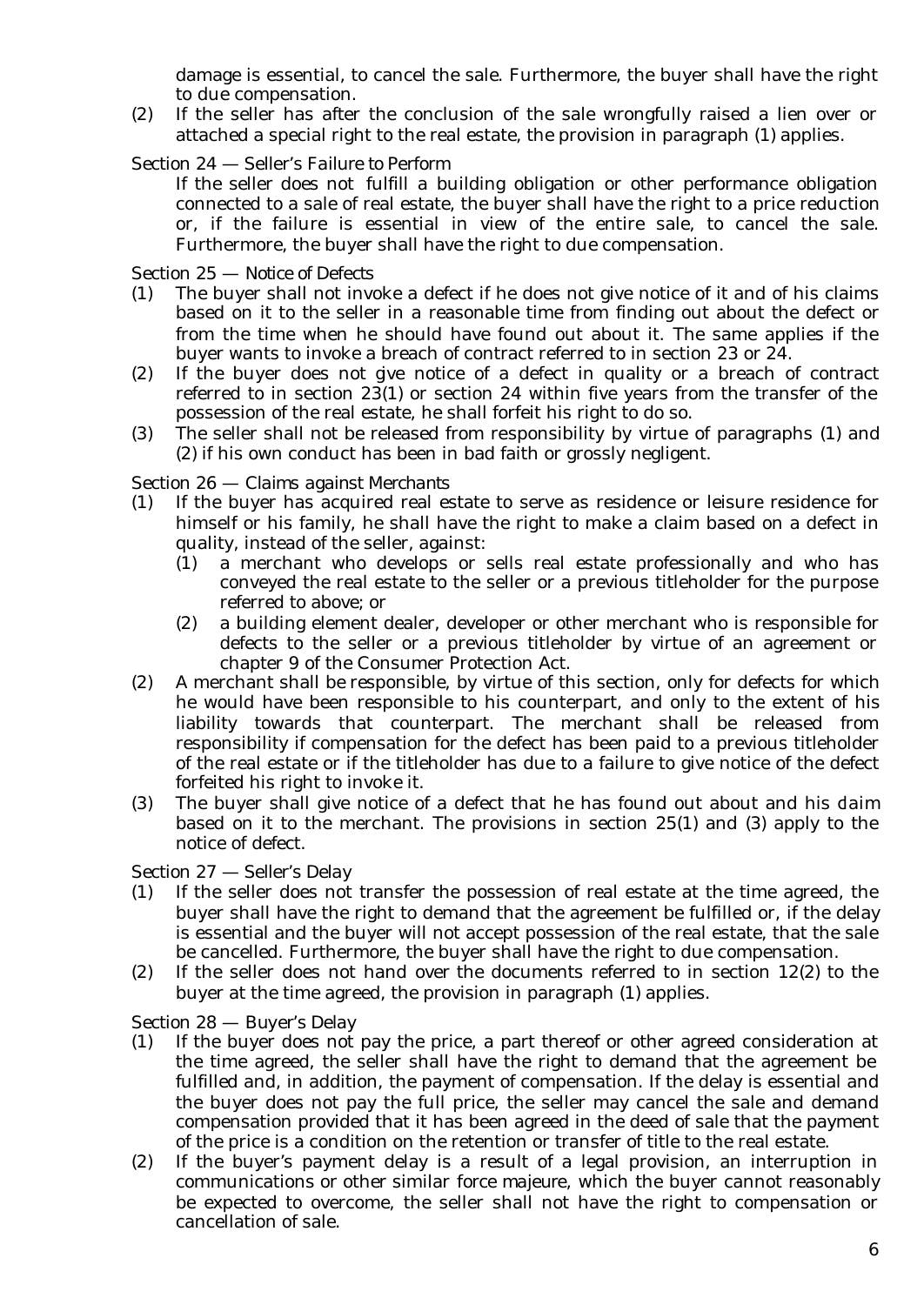- (3) The Interest Act (633/1982) applies to the right of the seller to interest for delay.
- Section 29 *Buyer's Anticipatory Breach*
- (1) Even if the price or a part thereof has not yet become due and payable, the seller shall have the right to cancel the sale, if it has in the deed of sale been agreed that payment is a condition for the retention or transfer of title and if:
	- (1) the buyer has after the conclusion of the sale been declared bankrupt;
	- (2) the buyer has after the conclusion of the sale been found without means in execution proceedings; or
	- (3) it is otherwise evident that the buyer will not fulfill his obligation to pay.
- (2) However, the seller shall not cancel the sale unless the part of the price remaining unpaid is essential or if an acceptable security for its payment is given in a reasonable time after an exhortation to pay. Furthermore, if the sale is cancelled, the seller shall have the right to due compensation.

### Section 30 — *Right to Withhold Performance*

- (1) If the buyer has a claim based on the seller's breach of contract, the buyer may withhold payment of the price for the part corresponding to his claim.
- (2) If the seller has a claim based on the buyer's breach of contract, the seller shall have the right to withhold possession of the real estate. If the seller has retained possession of the real estate, he may continue using the real estate as provided in section 13.

### Section 31 — *Price Reduction*

- (1) A price reduction shall be calculated by subtracting the value of the defective real estate at the conclusion of the sale from the agreed price. If the agreed price is not equal to the market value of the real estate, in the agreed condition, the price reduction shall be calculated taking into account the ratio between the agreed price and the market price.
- (2) The seller shall return the part of the price constituting the price reduction with interest, as provided in section 3(2) of the Interest Act, said interest as from the date when the seller received payment of the price.

### Section 32 — *Compensation*

- (1) *Due compensation* shall mean full compensation for any damage incurred by a breach of contract.
- (2) If the seller shows that a defect or a breach of contract referred to in section 24 is not due to his negligence, the seller shall not be liable for compensation.
- (3) The compensation may be adjusted, if it is unreasonable in view of the reason of the breach of contract, the opportunity of the party causing the damage to prevent it, the contribution of the other party and the other circumstances.

### Section 33 — *Cancellation of Sale*

- (1) If the sale is cancelled, the buyer shall return the real estate to the seller and the seller shall return the price already paid to the buyer.
- (2) If the buyer has gained noteworthy profit or benefit from the real estate, he shall compensate the seller for the same. The seller shall pay a reasonable compensation to the buyer for the necessary expenses incurred by the maintenance of the real estate and for those useful expenses that have added to the value of the real estate. The seller shall return the price already paid with interest, as provided in section 3(2) of the Interest Act, said interest as from the date when the seller received payment of the price.
- (3) The buyer shall have the right to remove, within a reasonable time, the buildings and facilities that he has built, where these are not necessary for the regular use of the real estate and where their removal does not cause significant damage to the real estate.
- (4) A party may withhold his own return performance until the other party fulfills his obligations and pays the compensation and interest for which he is liable, or gives an acceptable security for their payment.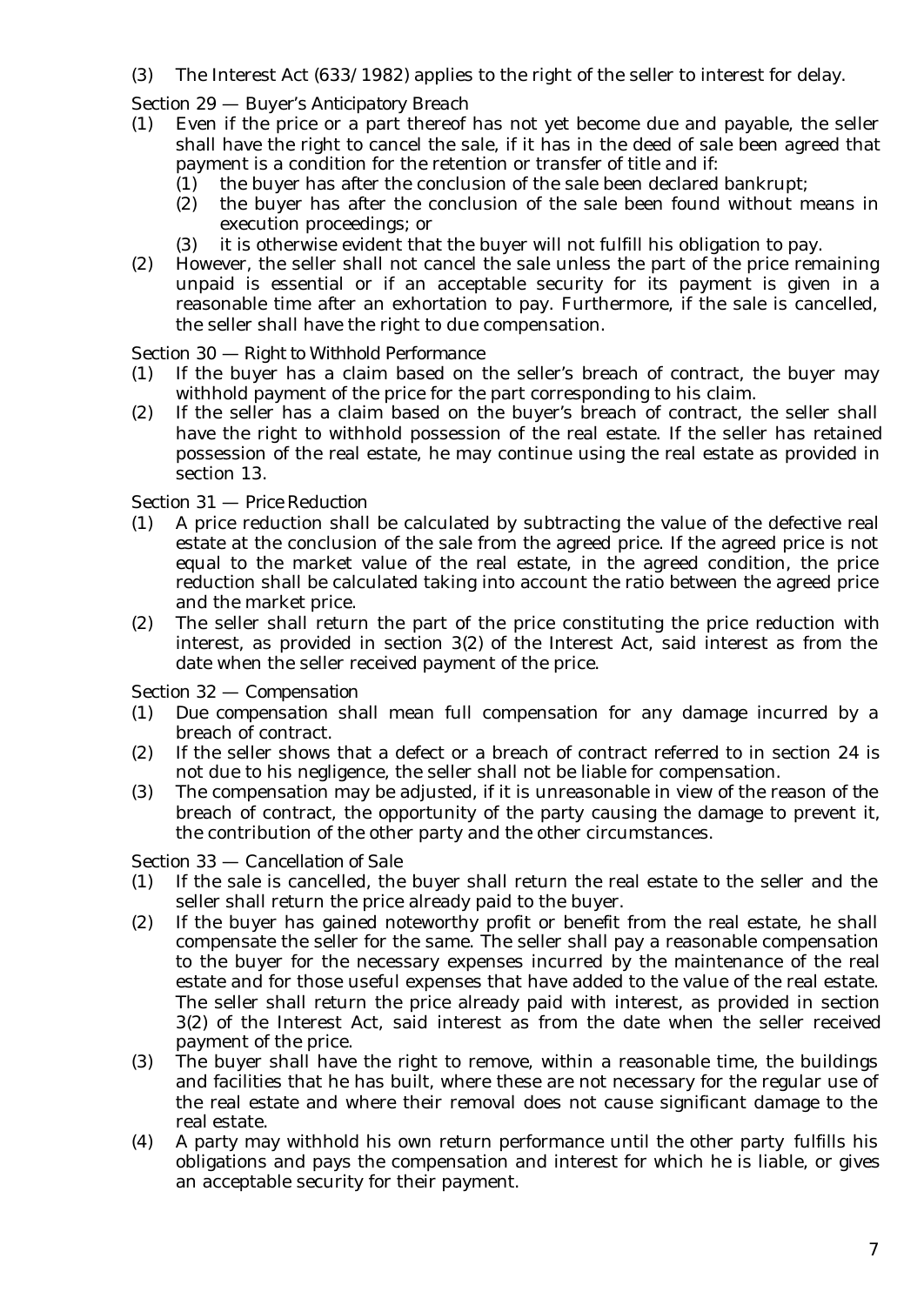### Section 34 — *Restrictions to Right to Cancel*

- (1) The buyer shall have the right to cancel the sale only if he can return the real estate to the seller.
- (2) A buyer who has attached a special right to the real estate, or whose activity or failure to act has decreased the value of the real estate, may cancel the sale only if he compensates the seller by an amount corresponding to the decrease in value. If the real estate is encumbered by a lien raised by the buyer, the buyer may cancel the sale only after paying to the seller the amount recoverable on the basis the lien.
- (3) The sale shall not be cancelled unless the pertinent action has been brought within ten years from the transfer of possession of the real estate. The provisions in this section are without prejudice to the right of the buyer to claim for his rights if his acquisition has been voided.

### Chapter 3 — **Contesting of Title and Permanence of Special Rights in Sales of Real Estate**

Section 1 — *Contesting of Title*

- (1) The rightful titleholder of real estate may demand that the acquisition of the buyer be voided on the basis of a defect encumbering the acquisition of the seller and that the real estate be returned to the rightful titleholder.
- (2) Chapter 13, sections 4, 5, 9, and 10 contain provisions on the grounds precluding the contesting of title.

#### Section 2 — *Liability of Previous Titleholders*

A buyer who has lost real estate through the contesting of title shall have the right to bring his claim pertaining to this, instead of the seller, against the previous titleholder in whose acquisition there has been a defect resulting in the voiding of the acquisition of the buyer. If the buyer has brought his claim against the seller in accordance with chapter 2, section 19, the seller shall have a corresponding right.

#### Section 3 — *Buyer's Rights and Obligations*

- (1) A buyer who has lost real estate through the contesting of title may keep the profit and benefits gained from the real estate if he at the conclusion of the sale did not know nor should have known that the seller was not the rightful titleholder.
- (2) If the value of the real estate has decreased as a result of the buyer's activity or failure to act, he shall compensate the rightful titleholder by an amount corresponding to the decrease in value, unless the payment of compensation is under the circumstances to be deemed unreasonable.

### Section 4 — *Liability of Rightful Titleholder for Compensation*

- (1) The rightful titleholder shall compensate the buyer by a reasonable amount for the necessary expenses incurred by the maintenance of the real estate and, if the buyer at the conclusion of the sale did not know nor should have known that the seller was not the rightful titleholder, also for those useful expenses that have added to the value of the real estate.
- (2) The buyer shall have the right to remove, within a reasonable time, the buildings and facilities that he has built, where these are not necessary for the regular use of the real estate and where their removal does not cause significant damage to the real estate.
- (3) The buyer may retain possession of the real estate until the compensation referred to in paragraph (1) has been paid or an acceptable security for payment given.

#### Section 5 — *Time Limit for Claims*

An action based on sections 3 and 4 shall be brought within three years from the return of the real estate to the rightful titleholder through the contesting of title in court. The lapsing of this time limit shall not preclude a claim for set-off in proceedings initiated by the opposing party.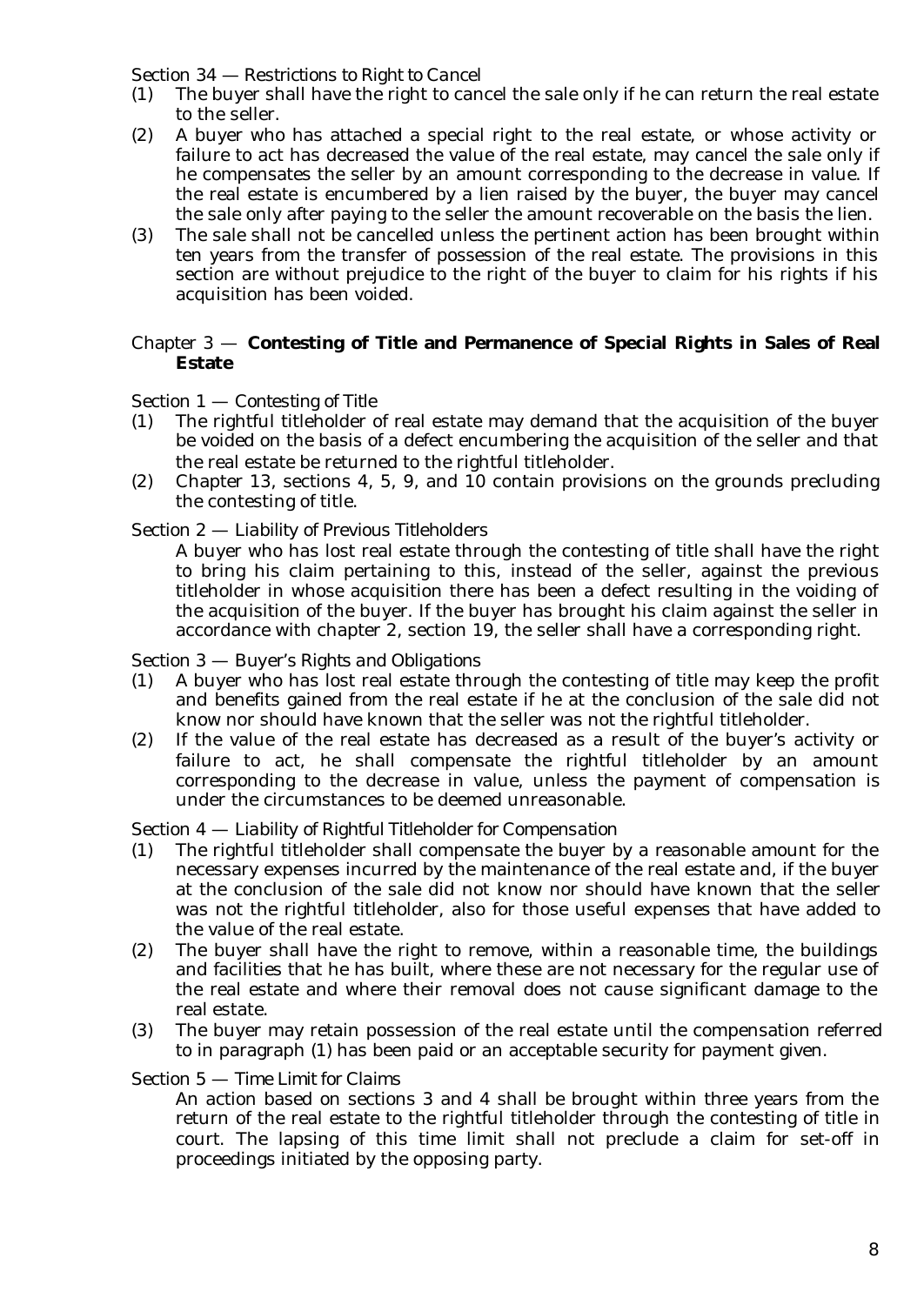### Section 6 — *Precedence of Acquisitions*

- (1) f the same real estate is sold to two buyers, the former acquisition shall prevail. The same applies to the order of precedence between a sale and another acquisition. However, the latter acquisition shall prevail under the circumstances referred to in chapter 13, section 3.
- (2) The provisions in chapter 2, section 19 apply to the liability of the seller towards the buyer whose acquisition does not prevail. The provisions in sections 3 and 4 apply, where appropriate, to the mutual liability of the buyers.

#### Section 7 — *Permanence of Registrable Special Rights*

- (1) A special right established prior to the conclusion of the sale and registrable under chapter 14, section 1, shall be binding on the buyer. Chapter 13, section 3 contains provisions on the grounds on which such special rights are not binding.
- (2) A registrable special right attached to the real estate by the seller after the conclusion of the sale shall not be binding on the buyer, unless otherwise provided in chapter 13, section 3.

#### Section 8 — *Permanence of Other Special Rights*

Unless otherwise provided, a contractual special right not referred to in chapter 14, section 1 shall be binding on the buyer of real estate only if he knew of the special right at the conclusion of the sale.

#### Section 9 — *Liability of the Seller*

- (1) If the holder of a special right loses the special right through a sale, he shall have the right to due compensation from the seller.
- (2) If the special right is binding on the buyer, he shall have rights with respect to the seller, as provided in chapter 2, sections 19 and 23.

#### Section 10 — *Protection from Enforcement*

A sale of real estate shall be permanent even if the seller has lost his competence to convey because of execution, precautionary measure or bankruptcy, unless the restriction of competence was at the conclusion of the sale entered into the title and mortgage register and the buyer also otherwise did not know nor should have known that the seller no longer was competent to convey the real estate.

### Chapter 4 — **Application of Provisions on Sale of Real Estate to Other Conveyances**

#### Section 1 — *Trades of Real Estate*

The provisions in chapters 2 and 3 on the sale of real estate apply, where appropriate, to trades of real estate.

#### Section 2 — *Gifts of Real Estate*

- (1) The provisions in chapter 2, sections 1–7, section 9(1) and section 11 as well as in chapter 3 on the sale of real estate apply, where appropriate, to gifts of real estate.
- (2) If the donee breaches a condition relating to the use of the gift or another essential condition or prerequisite, the donor shall have the right to revoke the gift, unless the donee has conveyed the real estate to a third party. An action for the revocation of gift shall be brought within one year from the donor's gaining knowledge of the grounds for revocation.

#### Section 3 — *Other Conveyances*

The provisions in chapter 2, sections 1–8, section 9(1) and section 11 as well as chapter 3 on the sale of real estate apply, where appropriate, to the conveyance of real estate to a company in exchange of stock or other shares, to an agreement on the splitting of real estate held in shares and to the transfer of title to real estate by other, comparable contracts.

#### Section 4 — *Transfer of Usufruct*

(1) The provisions in chapter 2, sections 9–34, chapter 3 and this chapter on the conveyance of real estate apply, where appropriate, to the transfer of a lease or other usufruct on the land and waters of a third party, if the area contains a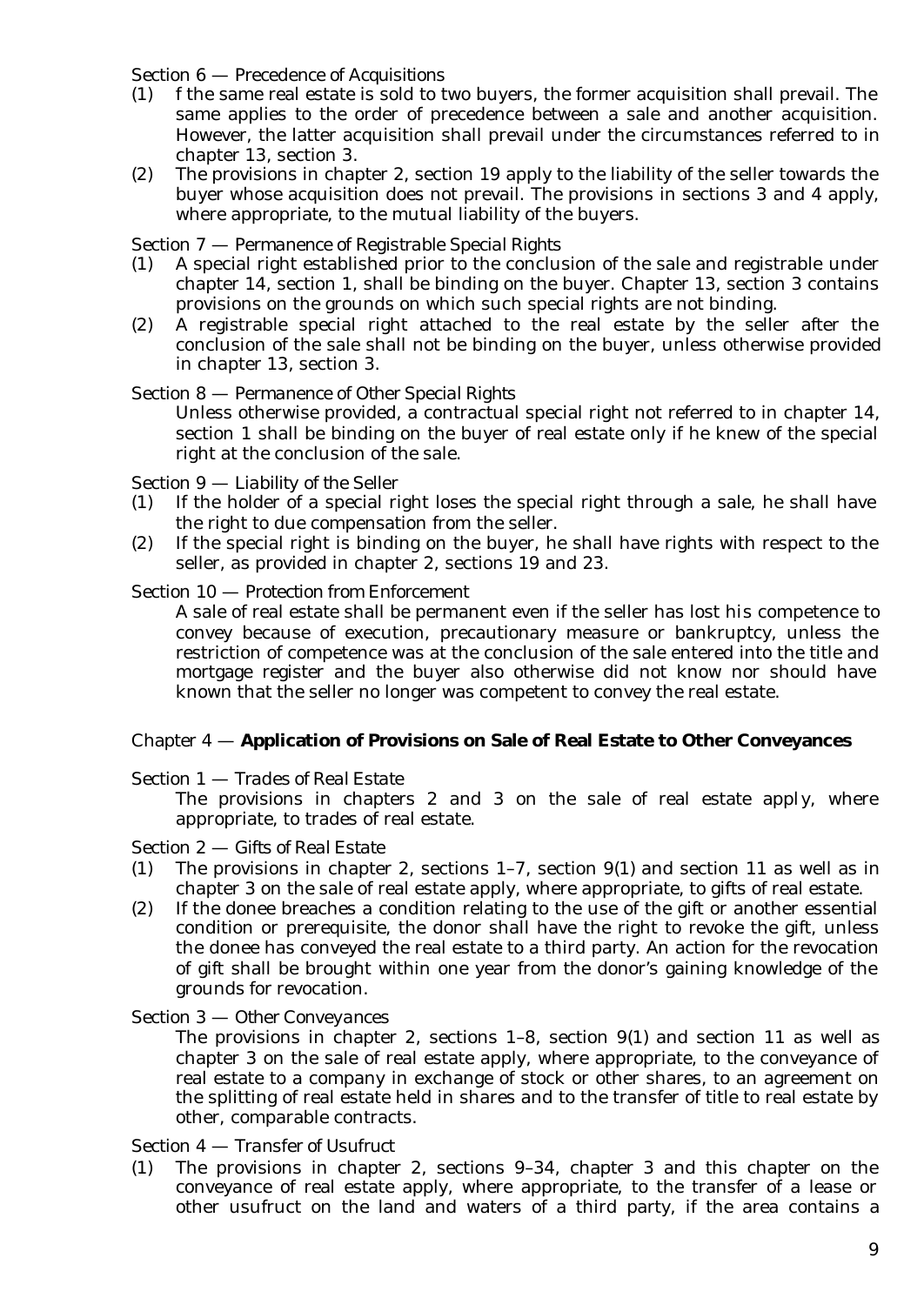building or a permanent facility or construction belonging to the usufructuary or if it is agreed that one may be built.

(2) An agreement on the transfer of usufruct shall be in writing and it shall contain the information referred to in chapter 2, section 1(1), if the transfer is to be registered. The transfer shall also in other cases be made in writing, if either party so demands.

# Part II — **REGISTRATION**

### Chapter 5 — **General Provisions on Registration**

Section 1 — *Registration*

- (1) In this Code, *registration* means the registration of titles and special rights, as well as mortgaging.
- (2) The title and mortgage register shall be kept for registration purposes.
- (3) Entries on other rights to and encumbrances over real estate shall also be made in the title and mortgage register.

#### Section 2 — *Register Authority*

- (1) The District Court in whose jurisdiction the real estate is located shall be the competent register authority.
- (2) Unless otherwise provided, the District Court shall have a quorum, for purposes of registration, with one judge qualified in law. Registration matters shall be considered in the office of the District Court.

### Chapter 6 — **Application for Registration**

#### Section 1 — *Application*

- (1) The application for registration shall indicate:
	- (1) the real estate or other registrable object to which the application pertains;
	- (2) the claim or request of the applicant and, where necessary, a justification for the same;
	- (3) the name and domicile of the applicant, a personal identity number, trade register number or other corresponding identifier; and
	- (4) the telephone number of the applicant, his legal representative or attorney, as well as the address for service.
- (2) The application shall be in writing and signed by the applicant or the person drawing up the application. The necessary documents shall be attached to the application. The applicant may present his application orally, if the matter appears clearly from the documents and if not otherwise provided below.
- (3) The tax payable when presenting an application for registration is governed by the Act on the Transfer-of-Assets Tax (931/1996) and, as regards mortgages, by the Stamp Duty Act (662/1943). (933/1996)

### Section 2 — *Delivery of Application*

- (1) The application shall be presented to the register authority or delivered by post or courier.
- (2) If the application has been delivered to a register authority which is not competent in the matter, the application shall be forwarded to the competent authority. The applicant shall be notified of the same.

Section 3 — *Lis Pendens*

- (1) A registration becomes pending when the application has been presented or delivered to the competent register authority.
- (2) The application shall be accepted, even if unaccompanied by a tax receipt. (933/1996)
- (3) An entry on the pending registration shall be made in the title and mortgage register without delay.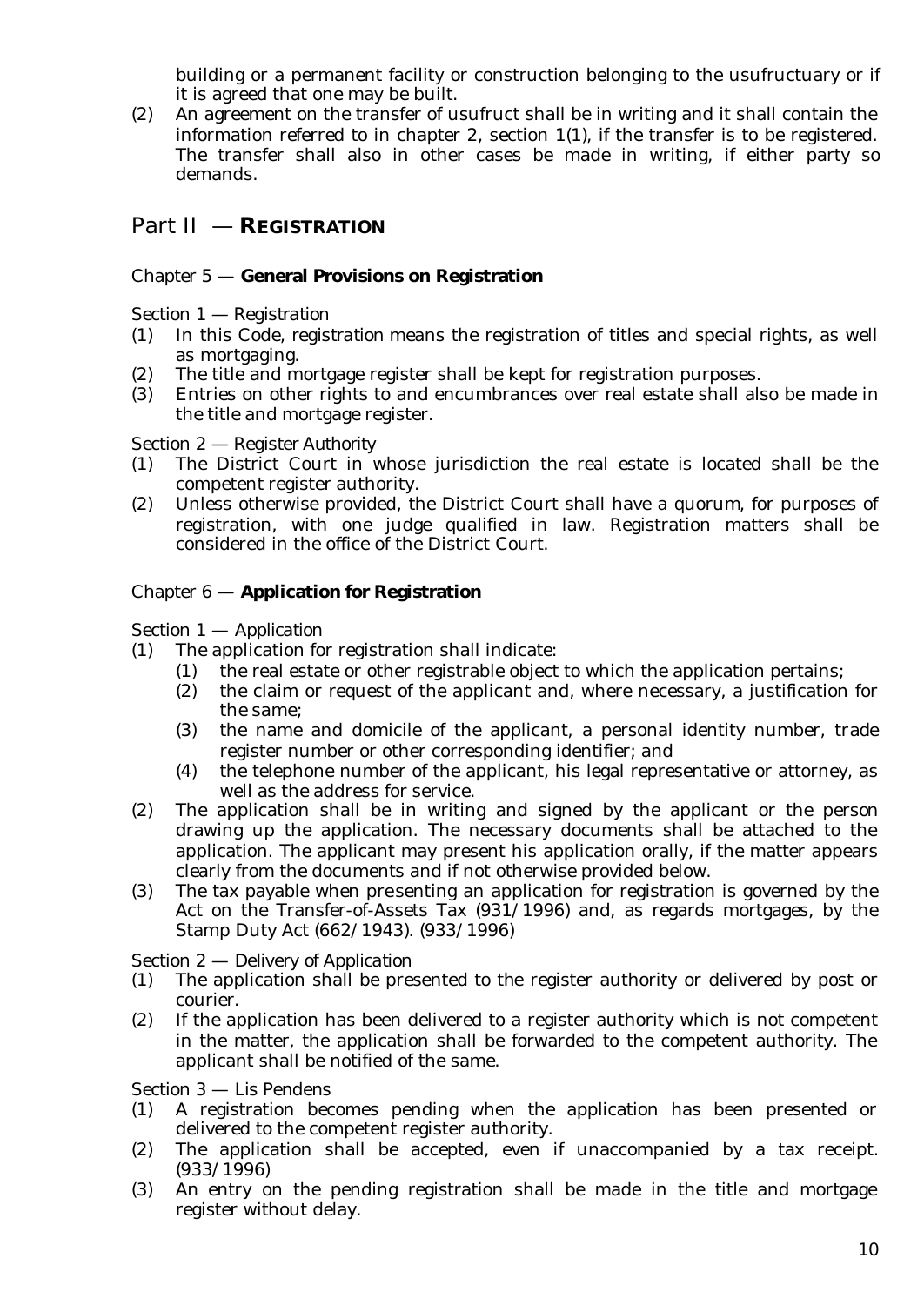Section 4 — *Official Information*

The register authority shall on its own initiative obtain the necessary information on circumstances relevant in the consideration of the matter as is available from the title and mortgage register and the other registers accessible to the register authority.

Section 5 — *Supplementing the Application*

- (1) If the application is incomplete, the applicant shall be exhorted to supplement his application. The applicant shall be informed as to how his application is incomplete, the deadline for supplements and the consequences of a failure to heed the exhortation. The exhortation shall not be given if it is evident that no registration can be made on the basis of the application. Where necessary, another exhortation may be given.
- (2) An exhortation to supplement the application shall be given also if it is unaccompanied by a tax receipt or an account on the circumstances affecting the assessment of the tax, or if the tax paid does not correspond to the information contained in the application. (933/1996)
- (3) If the applicant fails to heed the exhortation, the application shall be dismissed.

Section 6 — *Hearings*

- (1) In order to clarify the circumstances pertaining to the registrable right, the register authority may reserve the applicant or another person the opportunity to submit a written statement or invite him to be heard, at a set time, before the court in person or represented by an attorney.
- $(2)$  If it is claimed that there is a right of a third party precluding the registration and the claim is reasonably substantiated, or the right of the applicant is otherwise subject to dispute, the register authority shall exhort the person with the burden of proof to have the matter resolved in a trial within a set time limit. The claimant shall be exhorted under threat of having the registration made regardless and the applicant under threat of dismissal of the application.

Section 7 — *Consent*

- (1) A consent required for registration shall be given in writing or orally to the register authority.
- (2) A lienholder giving his consent to registration shall present the mortgage instrument. If the consenting party has been entered in the title and mortgage register as the holder of the mortgage instrument, said instrument need not be presented unless the register authority decides otherwise.

Section 8 — *Applications in Abeyance*

- (1) If the application is left in abeyance, the applicant shall be exhorted to show, within a set time limit, whether a barrier for registration still exists. The exhortation shall not be given if the applicant has requested a postponement or if this is otherwise unnecessary with regard to the consideration of the matter. The provisions in section 5 apply to the exhortation and the consequences of failure to heed it.
- (2) The register authority may on its own initiative take an application in abeyance under consideration. However, the application shall not be rejected before the applicant has been reserved an opportunity to be heard.

Section 9 — *Decision and Instrument*

- (1) A registration decision shall be made without delay and in accordance with the application, unless there is a barrier for the same. A legal circumstance arising after the application has become pending shall not preclude registration.
- (2) The registration decision shall be made by entering it into the title and mortgage register. The content of the decision is indicated by the register. If the matter is not decided in accordance with the application, the applicant shall, in addition, be issued a separate copy of the decision. A copy of the decision shall be issued also if the application is left in abeyance or another corresponding procedural decision is made.
- (3) A certificate on the register entry or a separate decision issued to the applicant shall be the final instrument in the matter.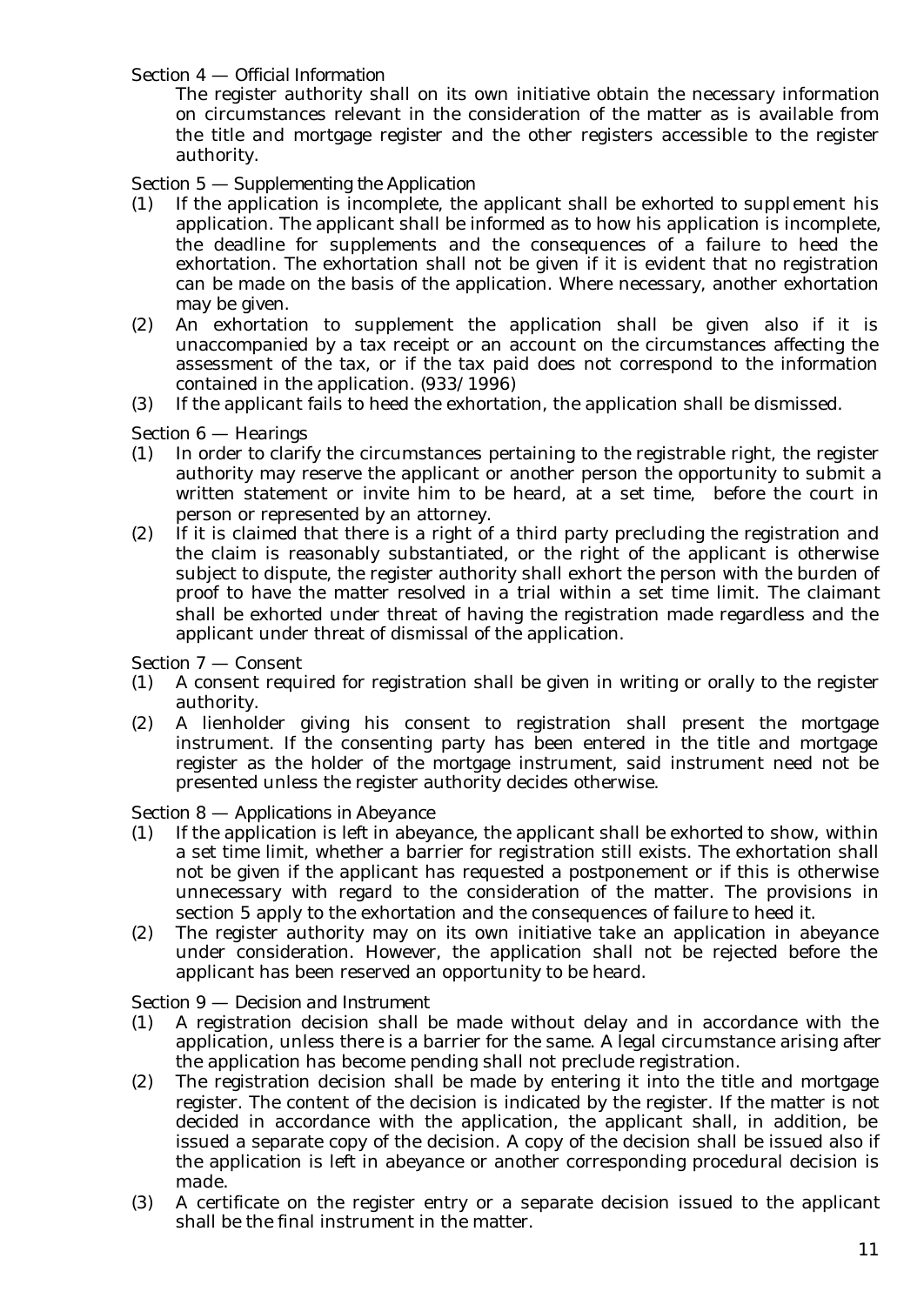#### Section 10 — *Notification of Decision*

- (1) If the matter has not been decided in accordance with the application and the applicant is not present at the conclusion of the consideration, or the decision is not delivered to him by post, the date of the decision shall without delay be notified to the applicant. The same applies to other interested parties who have been heard, unless the matter is decided in accordance with their demands.
- (2) The decision shall be available at the register authority office when the date of the decision is to be notified to the parties.

### Section 11 — *Dossier*

The documents compiled during the consideration of a registration shall be collected into a dossier. If the grounds for the decision are not sufficiently clear in the copy of the instrument or the other materials in the dossier, also the justification of the decision shall be entered into the dossier.

#### Section 12 — *Notifications*

- (1) The provisions on the application for registration apply, where appropriate, to the notifications delivered to the register authority and their consideration.
- (2) Provisions on the delivery of notifications to the title and mortgage register as a computerized file transfer are issued by Decree.

#### Section 13 — *Pending Trials*

A court shall notify the register authority on any pending trial concerning the cancellation or invalidity of an acquisition of real estate or a conflict of rights to the real estate, as well as on its decision and whether the decision has become final. The same applies to an action for the deletion of a register entry or its correction.

#### Section 14 — *Supplementary Provisions*

- (1) Unless otherwise provided in this Code, the provisions of the Code of Judicial Procedure on the consideration of civil cases in a District Court apply, where appropriate, to the consideration of registrations.
- (2) If the register authority has invited someone else than the applicant to be heard, the party heard shall have the right to due compensation from State funds, as provided in the Act on Compensation to Witnesses from State Funds (666/1972). The register authority may obligate the applicant to reimburse the State for the compensation paid, if the hearing has been necessary in order to clarify an issue that should have been clarified by the applicant.

### Chapter 7 — **Title and Mortgage Register**

#### Section 1 — *Information Entered into the Title and Mortgage Register*

- (1) The applications for registration, information on their consideration and the registration decisions shall be entered into the title and mortgage register.
- (2) In addition, information on execution, precautionary measures and the bankruptcy of the titleholder of the real estate, as well as other information on rights to and encumbrances over the real estate, if they by virtue of this Code or another Act or Decree are to be notified to the register authority, shall be entered into the title and mortgage register when notified.

#### Section 2 — *Access to Register*

- (1) The information in the title and mortgage register shall be subject to public access. The register authorities shall issue certificates from the register upon request.
- (2) The Ministry of Justice may provide access to information as a mass delivery referred to in the Personal Data File Act (471/1987), where the party to whom the information is provided has the right to enter it into a personal data file. Provisions are issued by Decree on the delivery of information by computerized file transfer for the purposes of real estate agency, credit extension or other comparable activities.
- (3) Provisions on the format of the certificates issued from the title and mortgage register and on their issuance by others than the register authorities are issued by Decree. Separate provisions are enacted on the charges collected for the certificates.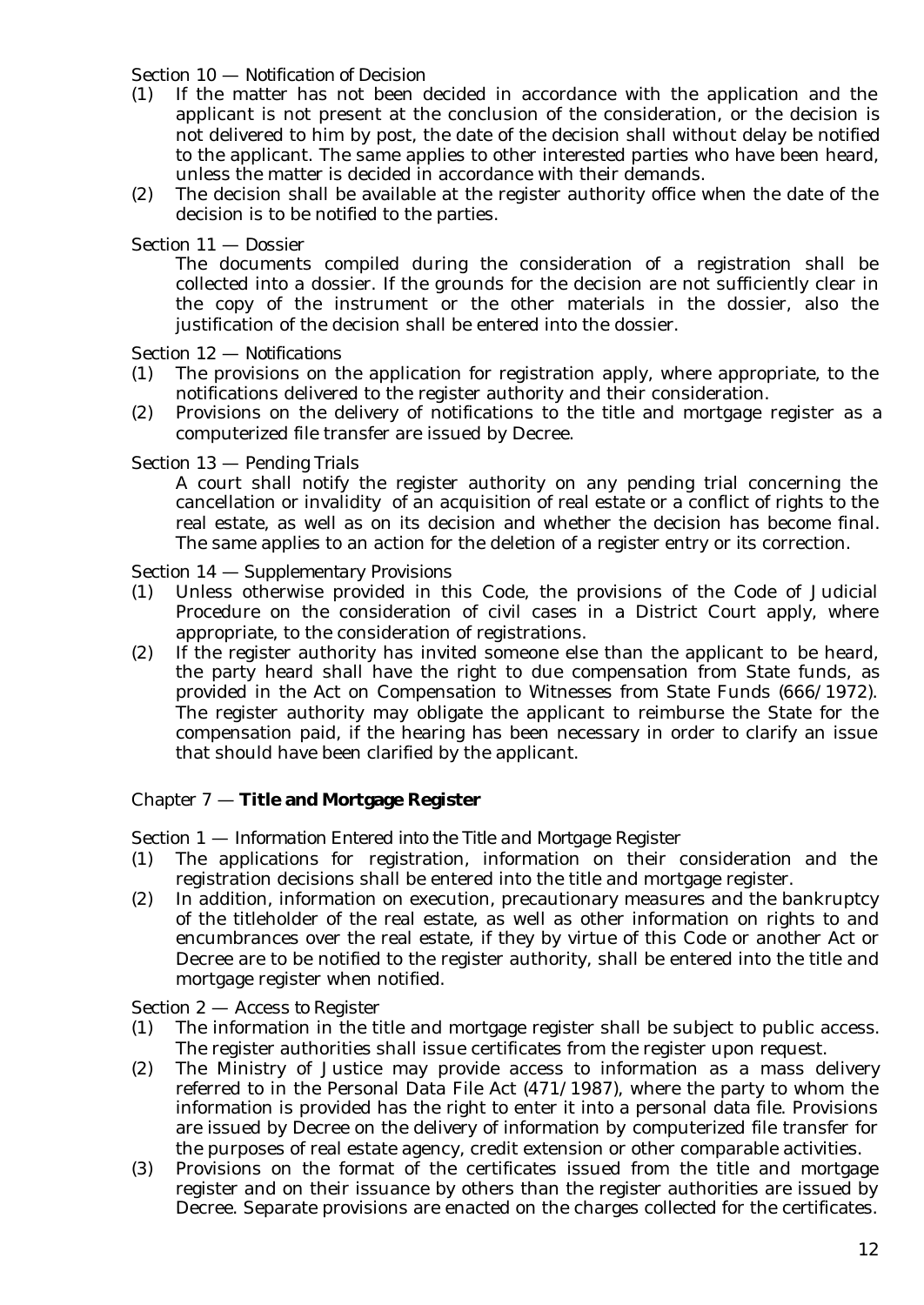### Section 3 — *Publicity of Registrations*

An entry in the title and mortgage register shall be deemed public knowledge as from the first weekday after the date of entry. After that time no protection shall be provided by good faith, except in cases referred to in chapter 17, section 10.

### Section 4 — *Compensation for Damage Caused by Technical Errors*

- (1) A person who has suffered damage as a result of an evident misprint or miscalculation, error caused by a technical fault or another comparable error or defect in the title and mortgage register or an instrument or certificate issued from it shall have the right to due compensation from State funds.
- (2) If the damage is caused by an error in the information entered into the title and mortgage register, compensation shall not be covered by this Code. The keeper of the land register shall be liable for compensation for damage caused by errors in the contents of that register. If another authority than the register authority has issued an erroneous or incomplete certificate from the title and mortgage register and the error or incompleteness is not a result of an error in the contents of the register, the compensation shall be paid from the funds of the relevant public authority.
- (3) The provisions in chapter 13, sections 6–8 apply, where appropriate, to the compensation for damage.

### Section 5 — *Acquisition Information*

- (1) Information on the conveyance of real estate and other acquisitions may be entered into the title and mortgage register before an application for the registration of title is made.
- (2) No claims shall be made against the register keeper on the basis of an error in or the incompleteness of the acquisition information.

### Section 6 — *Archiving*

The register authority may send the information on a special right or restriction that apparently has lapsed, on an application that has been rejected or dismissed and on other entries that apparently no longer have an effect, to be archived.

### Section 7 — *Register Keeping*

The Act on the Title and Mortgage Register (353/1987) contains provisions on the establishment, opening and keeping of the title and mortgage register.

### Chapter 8 — **Correction of Errors**

### Section 1 — *Correction of Material Errors*

- (1) If the decision of the register authority is based on evidently erroneous or incomplete information or evidently mistaken application of the law, the register authority may erase its erroneous decision and decide the matter anew.
- (2) A material error may be corrected only if all parties whose right is affected by the correction have been heard and all parties whose right decreases due to the correction have given their consent to it.

### Section 2 — *Correction of Technical Errors*

- (1) If there is an evident misprint or miscalculation, error caused by a technical fault or another comparable error or defect in the title and mortgage register, the register authority shall make the necessary corrections to the entries.
- (2) Before the correction those interested parties who are known to the register authority and who may suffer damage from the correction shall be reserved an opportunity to be heard.

### Section 3 — *Correction Procedure*

(1) The provisions in chapter 6, section 9 apply, where appropriate, to the correction of errors. If a correction matter is not decided at once, an entry on its pending status shall be made in the register.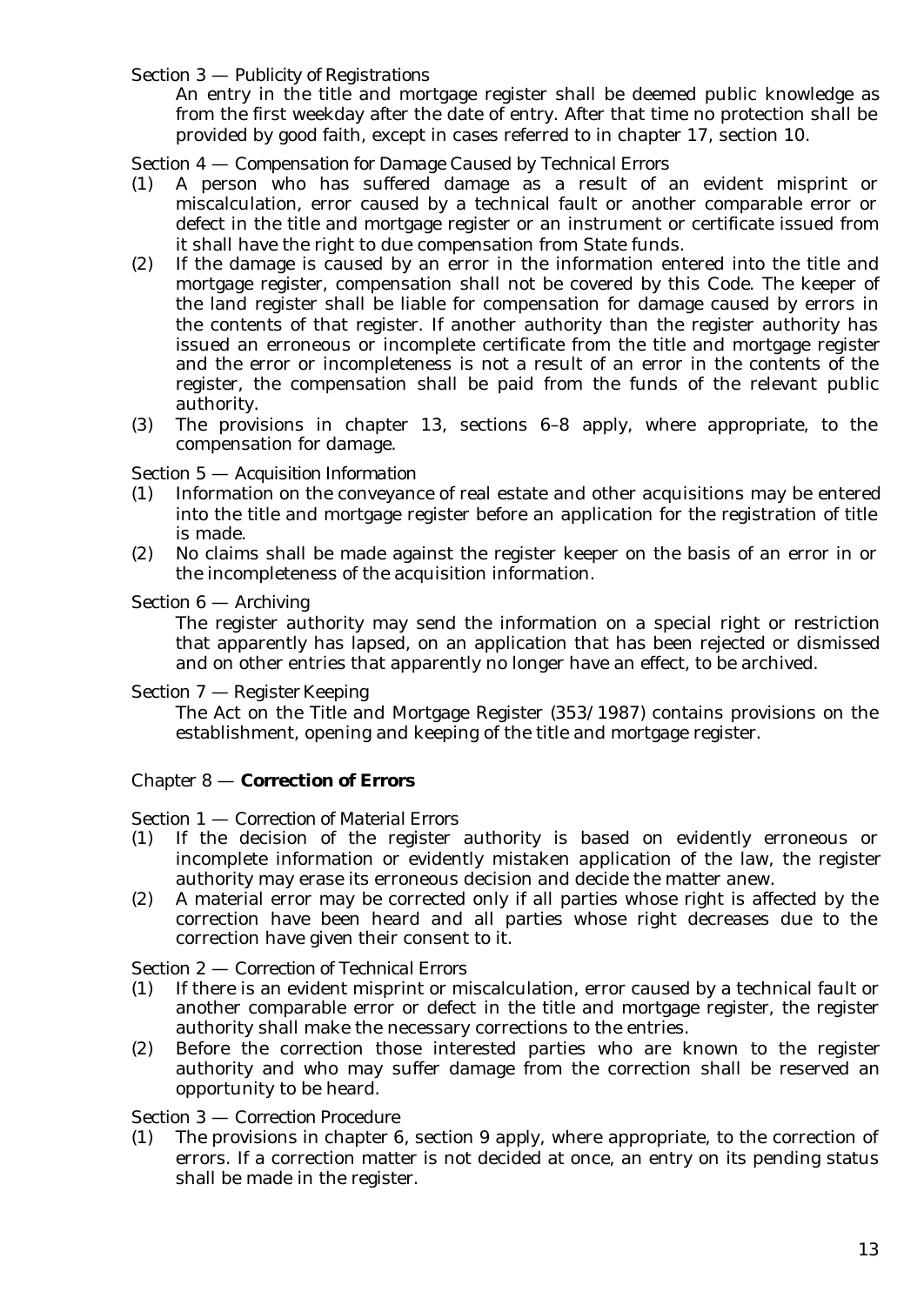- (2) If an appeal has been lodged against a registration decision, the pending status of the correction matter shall be notified to the appellate court and the decision in the matter delivered to it.
- (3) A decision rejecting an application for the correction of an error shall not be subject to appeal.

### Section 4 — *Correction Markings in Instruments and Certificates*

- (1) The correction of an error shall as soon as possible be marked to an instrument issued prior to it or, alternatively, a new instrument shall be issued. Furthermore, the register authority shall try and mark the corrections in an erroneous certificate issued from the register, or issue a new certificate.
- (2) An erroneous instrument or certificate shall be presented, upon exhortation, to the register authority for correction. The register authority may obligate, under threat of a fine, the possessor of the document to fulfill his duty to present it. If the party concerned fails to fulfill his duty, the register authority may enforce the fine.

### Chapter 9 — **Registration Appeals**

Section 1 — *Appeal*

- (1) A final registration decision made by the register authority shall be subject to appeal before a Court of Appeal.
- (2) A decision transferring the application to another register authority shall not be subject to appeal.

### Section 2 — *Appeal Instructions*

When a registration matter has not been decided in accordance with the application or the demand of another party, written appeal instructions shall be attached to the instrument.

#### Section 3 — *Appeal Deadline*

The deadline for appeal shall be 30 days from the decision of the matter. The appealing party shall deliver his appeal documents to the relevant register authority on the day of the deadline at the latest, under threat of forfeiting his right of action.

### Section 4 — *Application of Code of Judicial Procedure*

- (1) The provisions in chapter 25 of the Code of Judicial Procedure apply, in addition to the provisions of this Code, to an appeal against the decision of a registration authority. However, the intent to appeal need not be announced.
- (2) The decision of a Court of Appeal in a registration matter shall be subject to appeal before the Supreme Court, as provided in chapter 30 of the Code of Judicial Procedure.

Section 5 — *Notification of Appellate Court Decision and Return of Matter*

- (1) The appellate court shall without delay notify the register authority of its decision and whether the decision has become final.
- (2) The register authority shall on its own initiative reconsider a matter returned by the appellate court, make a new decision, if necessary, and make the appropriate entries in the title and mortgage register.

## Part III — **REGISTRATION OF TITLES AND SPECIAL RIGHTS**

### Chapter 10 — **General Provisions on Registration of Titles and Special Rights to Real Estate**

### Section 1 — *Registration of Title*

- (1) The acquisition of title to real estate shall be registered.
- (2) The provisions on the registration of title apply also to the registration of the acquisition of a share and a parcel of real estate, a common, a parcel and a share of a common.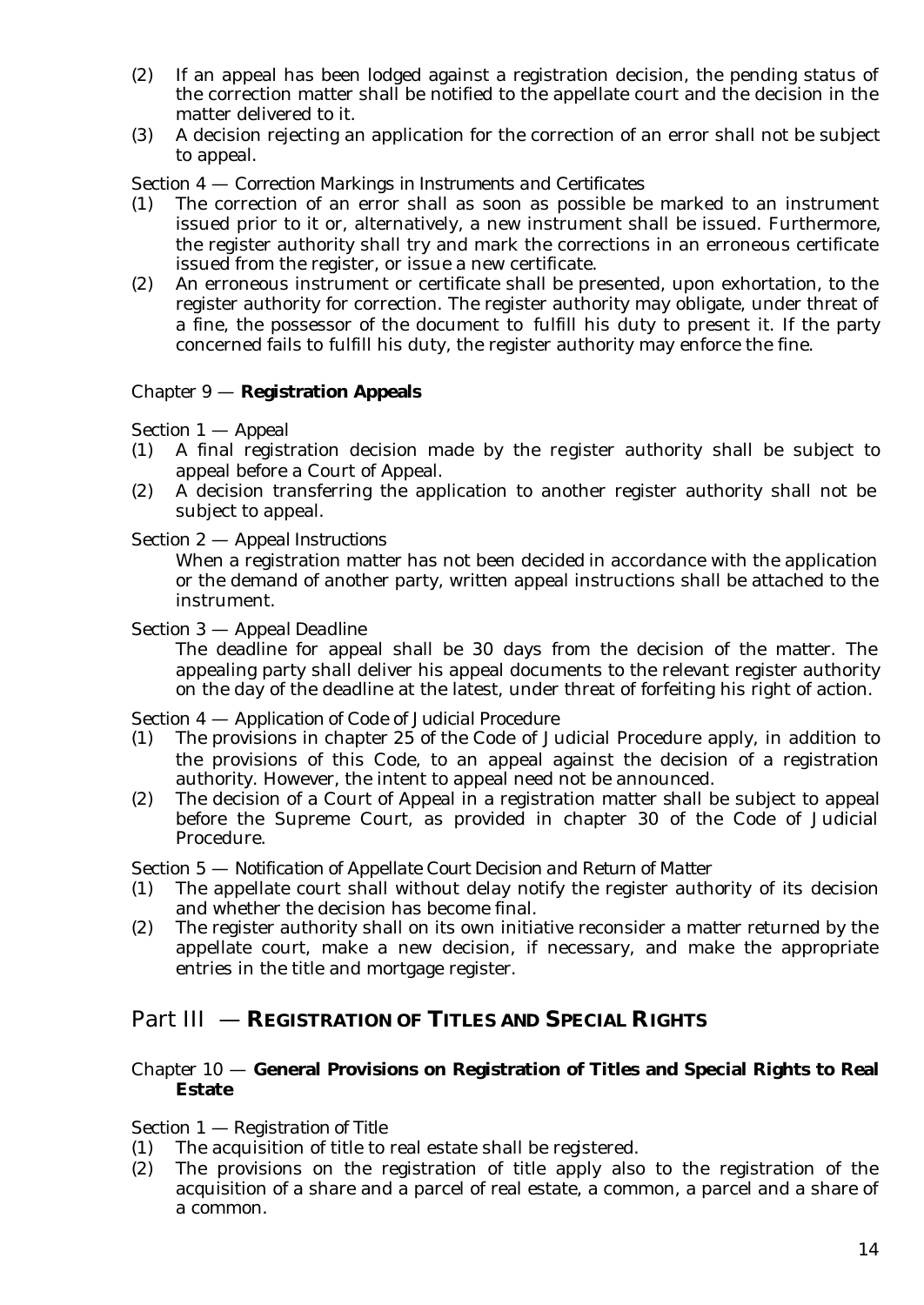### Section 2 — *Registration of Special Right*

- (1) A contractual right to use real estate owned by another person shall be registered as a special right.
- (2) Registration may be used also for the determination of whether business property located on the real estate is affixed to the real estate.

### Chapter 11 — **Obligation to Register Title**

Section 1 — *General Obligation to Register Title*

- (1) Everyone shall apply for the registration of title after having acquired real estate or a share or parcel thereof.
- (2) Registration of title shall be applied for within six months of the drawing up of the deed of conveyance or another document on which the acquisition is based, unless otherwise provided below.

#### Section 2 — *Start of Registration Period for Acquisitions under Family and Inheritance Law*

- (1) If title to real estate has been acquired by inheritance, the registration period shall begin when the estate distribution has become final. If no estate distribution is necessary for the acquisition of title, the registration period shall begin at the end of the period reserved for an estate inventory or, if a distribution of matrimonial assets is necessary for the separation of the real estate, when that distribution has become final.
- (2) The registration period for an acquisition based on a will shall begin when the will becomes final or when the estate distribution or distribution of matrimonial assets becomes final, should one or the other be necessary for the separation of the bequeathed real estate.
- (3) The registration period for an acquisition based on the distribution of matrimonial assets shall begin when the distribution has become final.

#### Section 3 — *Start of Registration Period for Acquisitions Based on Official Decisions*

- (1) If the acquisition is based on an official real estate formation measure, the registration period shall begin when the measure has been entered into the land register. If the real estate has not previously been entered into the land register, the registration period shall begin at the time of first entry. The registration period for an acquisition based on the decision of an authority not involved with the formation of real estate shall begin when the decision becomes final.
- (2) The period for the registration of title to real estate sold by enforced auction shall begin when the deed of sale is handed over to the buyer.

#### Section 4 — *Real Estate Not Subject to Obligation to Register Title*

Title to State forests, expropriated units, lands separated for public use, accretions and relictions, common waters and commons shall not be registered. If such real estate or a share or parcel thereof is conveyed, the acquisition shall be subject to the obligation to register title.

Section 5 — *Threat of Fine*

If the titleholder of a real estate has not applied for the registration of his title within the period provided in sections 1–3, the register authority may obligate him to do so within a set time limit under threat of a fine. If he fails to do so within the time limit, the register authority may enforce the fine.

#### Section 6 — *Pro Forma Registration of Title*

- (1) The shareholders of an undistributed decedent's estate may apply jointly for a pro forma registration of title to real estate belonging to the decedent's estate.
- (2) A titleholder of real estate, whose title has already once been registered, may apply for a pro forma registration of title for the purpose of clarifying his legal status.

#### Section 7 — *Registration of Title on Official Initiative*

(1) The register authority shall on its own initiative amend the registration of title to a share or parcel of real estate to cover the real estate formed from it, after the newly formed real estate has been entered into the land register. The person whose title to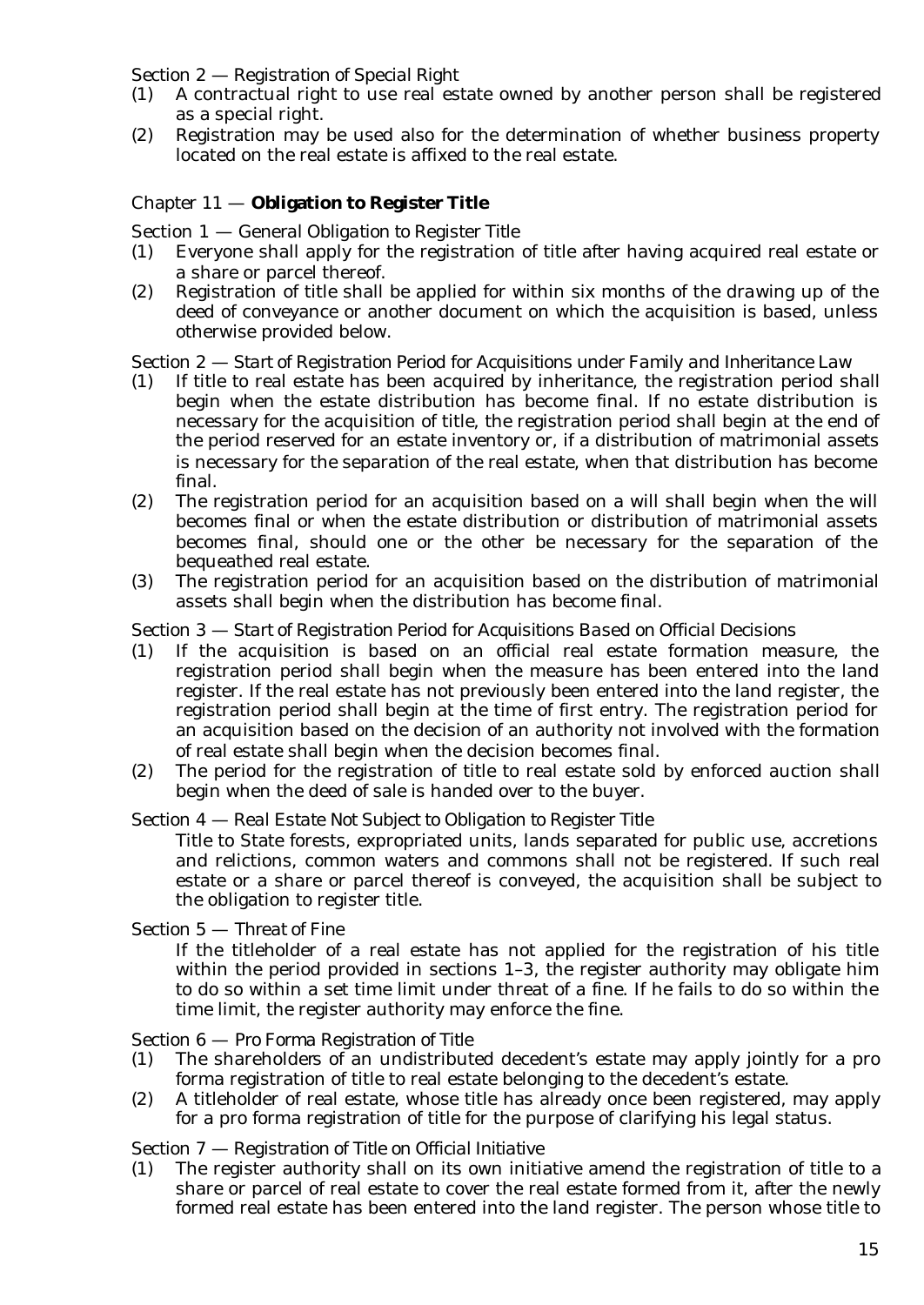the share or parcel has last been registered shall be deemed titleholder of the newly formed real estate.

- (2) The register authority may on its own initiative amend the registration of title to real estate to cover also real estates formed from it by parcelling, partitioning or surveying of an urban plot.
- (3) The register authority shall on the notification of a court enter as the new titleholder of real estate the person to whom the real estate belongs according to a final judgment.

### Chapter 12 — **Procedure**

Section 1 — *Proof*

- (1) The applicant for registration of title shall present proof of the legality of his acquisition. The document on which the acquisition is based shall be attached to the application in the original or as a copy authenticated by a notary or a register authority.
- (2) If the title of the previous titleholder has not been registered, the proof that would have been required for the registration of his acquisition shall be presented at the same time. If the acquisition of the previous titleholder was not subject to the obligation to register title, the applicant shall present the other required proof of the title of the previous titleholder. Proof of the title of the previous titleholder shall not be required if the real estate has been sold by enforced auction or acquired through an official real estate formation measure.

#### Section 2 — *Leaving Application to Register Title in Abeyance*

- (1) The application shall be left in abeyance, if it otherwise could be granted, but:
	- (1) the acquisition of real estate or its permanence is according to the contract or otherwise conditional;
	- (2) the contract or official measure on which the acquisition is based has not become final or the deadline for the use of the right of municipal pre-emption has not passed;
	- (3) the consent or decision of a third party, competent body of a corporation, court or other authority is required for the acquisition of real estate;
	- (4) the real estate has been acquired in the name of a company to be established;
	- (5) an entry on execution or precautionary measures directed at the real estate has been made in the title and mortgage register prior to the conveyance of the real estate;
	- (6) the register authority has directed a disputed issue to be resolved in a trial or the applicant has been granted a public notice in order to obtain the registration of title; or
	- (7) an action relating to the permanence of the acquisition or a better right to the real estate is pending.
- (2) If the application has been left in abeyance because of a clause in the conveyance contract and no proof on the return of the title to the conveyor has been presented within the time limit provided for the bringing of an action, the application shall be granted. If no proof has been presented of a company to be established having become responsible for the conveyance of real estate within two years of the conclusion of the contract of conveyance, the person concluding the contract in the name of the company shall be registered as the titleholder.

#### Section 3 — *Registration of Title by Public Notice*

- (1) The applicant shall be granted a public notice in order to obtain the registration of title, if:
	- (1) the applicant does not present an acquisition document or an authentic copy thereof, as provided in section 1, but he presents likely grounds for the legality of the acquisition; or
	- (2) the applicant shows that he or the previous titleholders have possessed the real estate as titleholders for the preceding ten years and there is no reason to believe that another person has a better right to the real estate.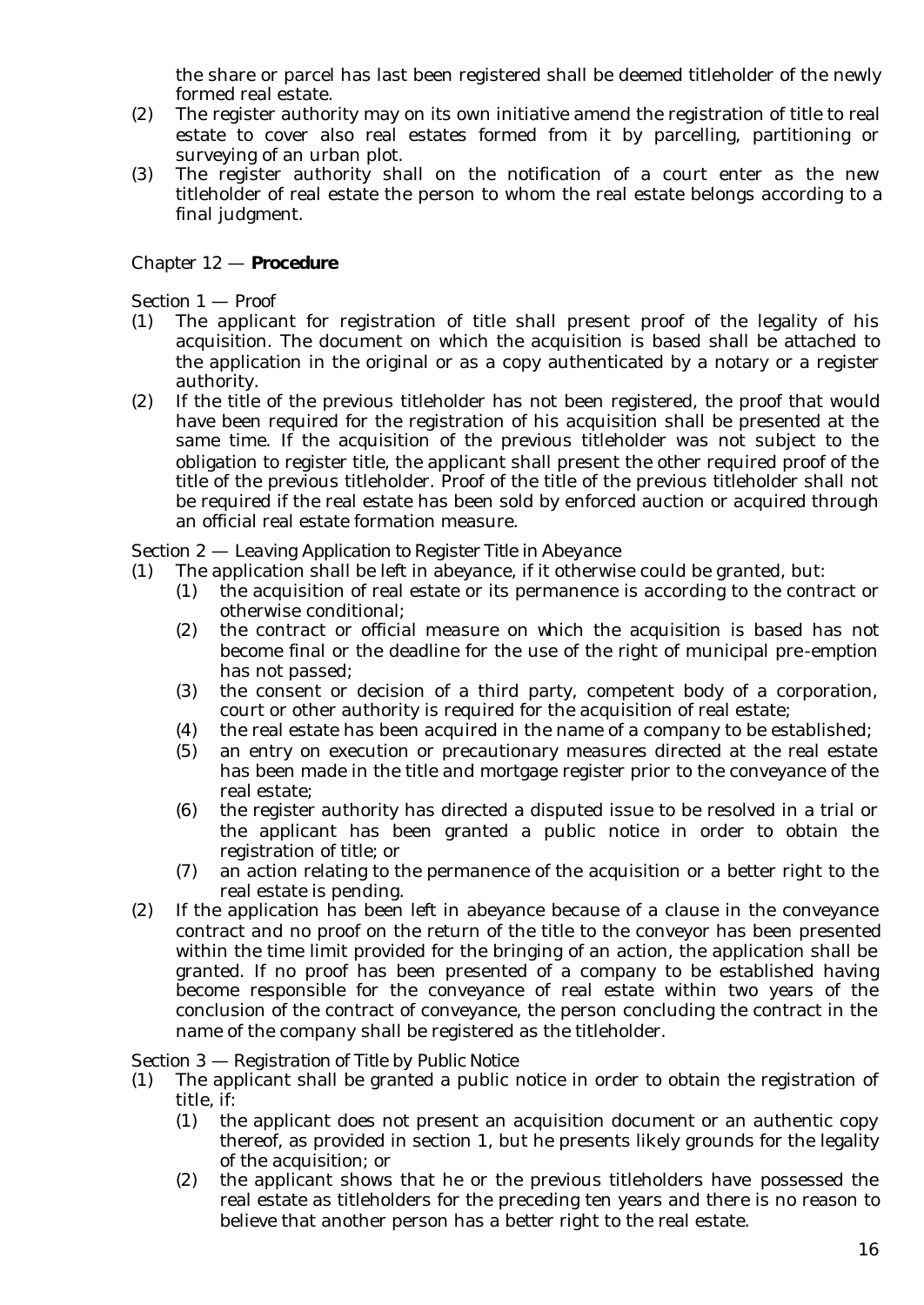- (2) The register authority shall issue a public notice, as provided in chapter 11, section 10 of the Code of Judicial Procedure, and exhort those persons who deem themselves to have a better right than the applicant to the real estate, to make their claim before the register authority within six months of the publication of the public notice in the *Official Gazette*. In addition, the public notice shall be notified to those known persons whose right may be affected by the registration of title.
- (3) If no claim has been made or action brought within the set time limit, the application may be granted.

Section 4 — *Rejection of Application to Register Title*

The application shall be rejected, if:

- (1) no acquisition document or an authentic copy thereof, as provided in section 1, has been presented;
- (2) the acquisition document has not been drawn up as provided by law;
- (3) no proof of the title of the conveyor or another previous titleholder of the real estate has been presented;
- (4) the required consent or decision of a third party, competent body of a corporation, court or other authority has not been obtained for the applicant's acquisition;
- (5) title to the real estate is returned to the conveyor because of a cancellation or suspension clause in the conveyance contract and a judgment or agreement to this effect is presented;
- (6) the real estate belongs to a bankruptcy estate and this has been entered in the title and mortgage register prior to the acquisition; or
- (7) the applicant's acquisition is otherwise not valid or will evidently not be permanent.

Section 5 — *Entry on Restriction of Possession*

If a usufruct based on law or a will or a condition attached to the applicant's acquisition restricts the right of the applicant to convey the real estate, or to attach special rights to or raise liens over it, the restriction of possession shall be entered into the title and mortgage register at the same time as the decision in the registration matter is made or otherwise upon request.

#### Section 6 — *Delivery of Notifications*

The register authority shall notify the registration of title to a parcel of real estate to the surveying office or surveyor in whose jurisdiction the parcel is located.

### Chapter 13 — **Legal Effects of Registration of Title**

#### Section 1 — *Defect of Form*

No claim regarding a defect of form in the deed of acquisition shall be made after a registration of title based on it has been completed or the application for one has been left in abeyance.

Section 2 — *Disputed Title*

The registration of title shall not preclude the consideration of a dispute over title to real estate or the validity of an acquisition in a trial or by official real estate formation measure, as separately provided.

Section 3 — *Protection in Cases of Double Conveyance*

- (1) If the same real estate has been conveyed to two persons, the later conveyance shall take precedence, if registration of title to it is first applied for and the conveyee, at the time of acquisition, did not know nor should have known of the previous conveyance. If registrations of title to several acquisitions are applied for on the same day, the earliest conveyance shall take precedence.
- (2) If the application is rejected or if a registered acquisition is invalidated or if the conveyee otherwise loses his right based on the acquisition, the precedence shall lapse.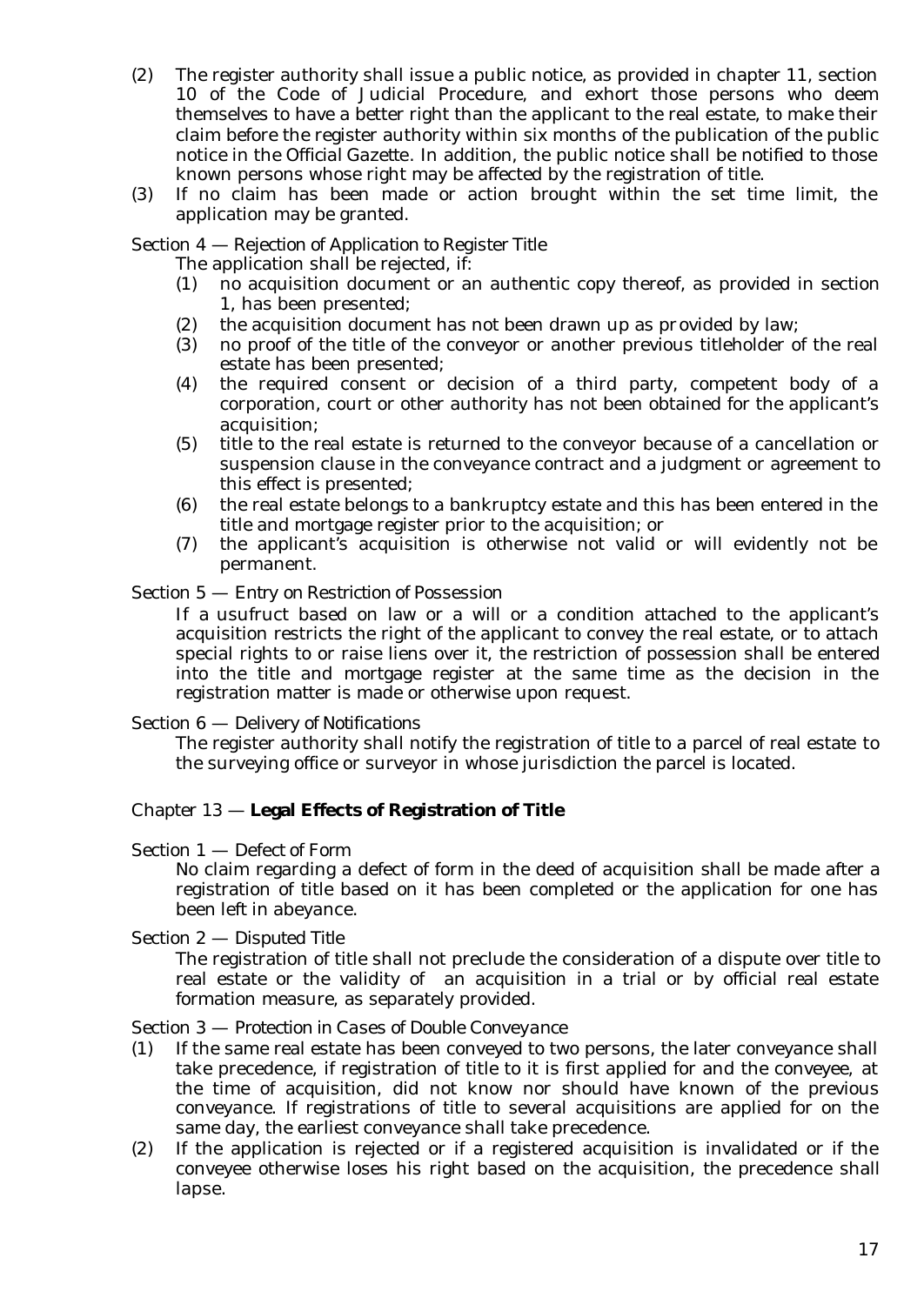(3) The provisions in paragraphs (1) and (2) apply, where appropriate, to the effects of registration on the precedence order of a conveyance of real estate and a special right attached to the real estate. The conveyance or special right takes precedence under the conditions laid down above also in relation to a previous acquisition of real estate not based on a conveyance.

### Section 4 — *Protection against Rightful Titleholder*

- (1) An acquisition of real estate based on a conveyance shall be permanent even if the conveyor was not the rightful titleholder of the real estate due to a defect in his acquisition or that of a previous titleholder, if the title of the conveyor was registered at the time of acquisition and the conveyee, at that time, did not know nor should have known that the conveyor was not the rightful titleholder.
- (2) A special right to or lien over real estate shall be binding even if the person effecting one was not the rightful titleholder of the real estate, if his title was registered at the time of acquisition and the person holding the lien or special right, at that time, did not know nor should have known that he was not the rightful titleholder.
- (3) The provisions in paragraphs (1) and (2) apply, where appropriate, if the acquisition of the conveyor or the other person is invalid regarding third parties. The provisions in this section on the registration of title apply also to a pending application on the basis of which a registration of title later takes place.

### Section 5 — *Exceptions to Protection of Conveyees*

The conveyee or person holding a title or special right shall not receive the protection referred to in section 4, if:

- (1) the deed of title or other acquisition document of the rightful titleholder or the power of attorney or other competence document of his representative has been forged;
- (2) the conveyance of the rightful titleholder is invalid because he has been coerced into it in a manner referred to in section 28 of the Contracts Act; or
- (3) the conveyor of the real estate or the establisher of a lien over or special right to it has been registered as titleholder by mistake or if the entry in the register is not based on a decision of the register authority.

### Section 6 — *State's Liability for Compensation*

- (1) A person in relation to whom an acquisition of real estate or a lien or special right remains valid by virtue of section 4 shall have the right to due compensation from State funds.
- (2) A conveyee or a person holding the lien or special right who loses his right to the real estate by virtue of section 5 shall have the right to due compensation from State funds.
- (3) If a person suffering damage has without a valid reason failed to apply for the registration of his right or to invoke his good faith or another circumstance affecting the permanence of his right, or otherwise contributed to the damage, the compensation may be reasonably adjusted.

### Section 7 — *State's Right of Recourse*

- (1) The right to compensation of a person receiving compensation by virtue of section 6 shall be transferred to the State to the amount of compensation paid.
- (2) The right to compensation referred to in paragraph (1) shall be transferred on the day when the State has assumed the liability or a court judgment to this effect has become final. The State may bring its claim for recourse in the same trial where compensation is sought from it.

### Section 8 — *Procedural Provisions*

- (1) The Ministry of Justice shall grant and pay the compensation and represent the State in cases relating to compensation or recourse.
- (2) The court shall on its own initiative notify the State when a case relating to title to real estate has become pending and may result in the State being held liable for compensation by virtue of section 6.
- (3) An action for compensation against the State shall be brought within two years from the date when the court decision on the title to real estate has become final.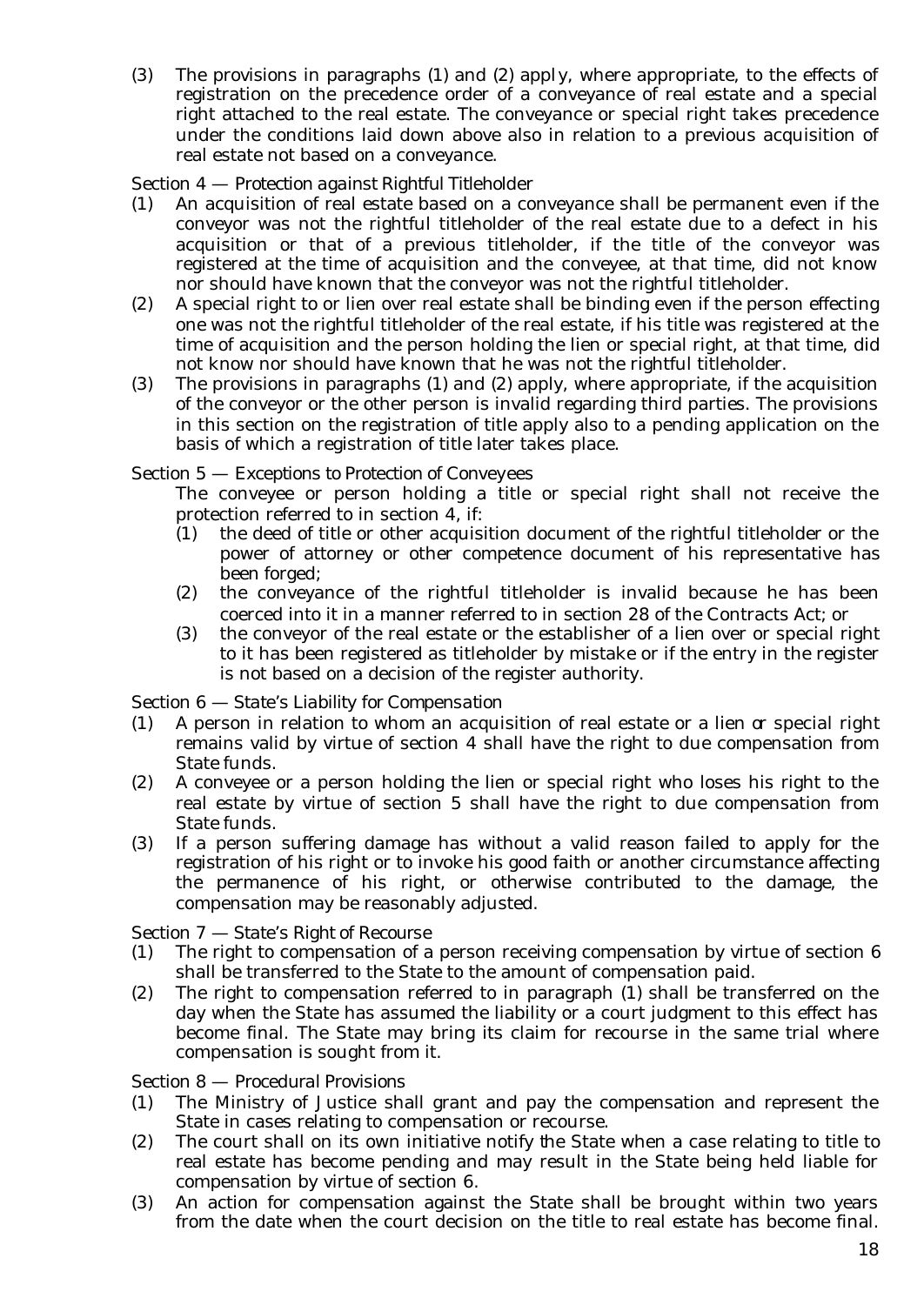The action shall be considered in the court in whose jurisdiction the real estate is located.

Section 9 — *Protection in Acquisitions Not by Conveyance*

- (1) A person who has acquired real estate by inheritance, will, distribution of matrimonial assets or otherwise not by conveyance shall not enjoy the protection of good faith provided in sections 3 and 4 against an earlier conveyee, holder of a special right or the rightful titleholder.
- (2) Chapter 5, section 50 of the Enforcement Act contains provisions on the permanence of an acquisition by enforced auction.

### Section 10 — *Protection of Enjoyment*

- (1) A person whose title to real estate has been registered and who thereafter has possessed the real estate for ten years may keep the real estate, if he at the time of acquisition did not know nor should have known that the real estate had been taken from the rightful titleholder. If no action for a better right to the real estate is brought during this time, the rightful titleholder shall forfeit his right to demand the return of the real estate.
- (2) If the real estate has during the time referred in paragraph (1) been conveyed to another person, this person may invoke the registration of the title and the possession of the conveyor and the good faith of himself or one of the previous titleholders at the time of acquisition.

Section 11 — *Answerability*

- (1) An action for a better right to real estate may be brought against the person whose title to it has been registered. If he has conveyed the real estate before the action has become pending, also the conveyee shall be summoned to answer in the trial.
- (2) The provision in paragraph (1) applies, where appropriate, to claims for payment off the real estate on the basis of a lien or directly by virtue of law.

#### Chapter 14 — **Registration of Special Rights**

Section 1 — *Registrable Special Rights*

- (1) The following special rights, based on a contract or another transaction, over the real estate of another may be registered:
	- (1) a lease or other usufruct;
	- (2) a right to a pension off the real estate;
	- (3) a right to take timber; and
	- (4) a right to extract land or mineral resources or another comparable right of extraction.
- (2) A special right shall not be registered if it is permanent, if it is for the benefit of a given real estate or area or if it has been established by an official real estate formation measure or otherwise by a decision of the authorities. A right to take timber shall be registered to remain valid for at most five years and an extraction right for at most 50 years from the attachment of the right; a usufruct shall be registered for at most the statutory maximum period.

Section 2 — *Obligation to Register*

- (1) The holder of a lease or another usufruct on the real estate of another shall apply for the registration of his right, if the usufruct is transferable to a third party without hearing the titleholder or if there are buildings or other constructions belonging to the usufructuary on the real estate or it has been agreed that they may be built. The registration shall be applied for when the usufruct has been established or when the usufructuary has received the usufruct by conveyance or other acquisition.
- (2) The provisions in chapter 11, sections 1–6 apply to the application deadline and a threat of a fine.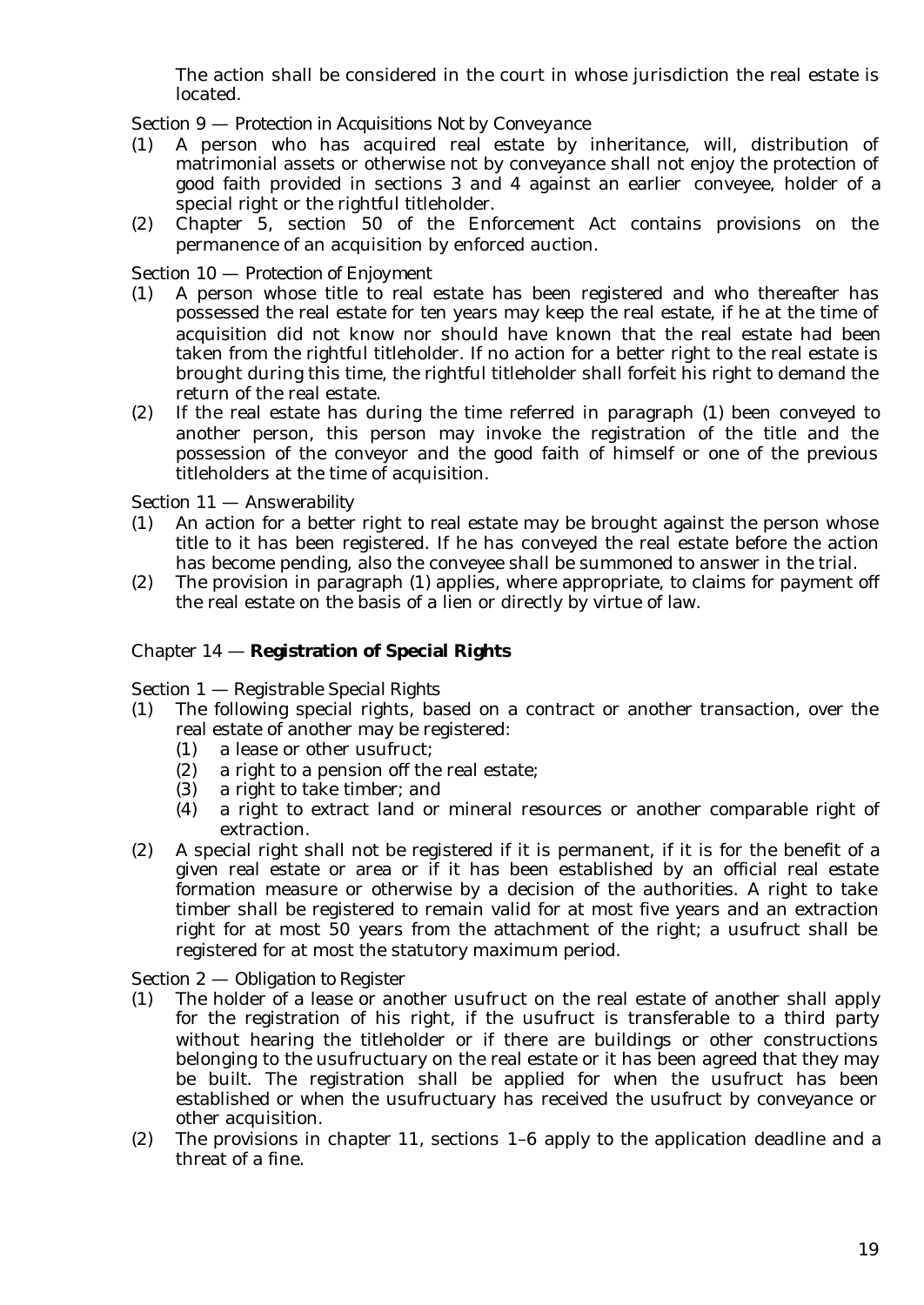Section 3 — *Agreement of Joint Possession*

An agreement between the joint titleholders of a real estate on the possession of the real estate may be registered.

### Section 4 — *Registration of Rights Relating to Buildings or Constructions*

- (1) A right belonging to someone else than the titleholder and relating to a building, construction, machine or facility used in business and contributing to the purpose of the real estate may be registered, if:
	- (1) the object has been built or brought on the real estate subject to a reservation or repossession clause or on the basis of a lease contract or another comparable agreement; or
	- (2) the object has been transferred to the usufructuary of the real estate as a part of the usufruct.
- (2) A right subject to a reservation or repossession clause shall be registered to be in force for at most five years from the conclusion of the agreement.

#### Section 5 — *Delimitation of Components and Accessories*

For the purpose of delimiting the components and accessories of real estate, the declaration of the titleholder may be registered to the effect that a building or facility used in business, owned or later obtained by him, and permanently located on the real estate, said object to be identified in the declaration or otherwise defined as to its characteristics,

- (1) does not belong to the real estate, even if it otherwise would be deemed a component or an accessory; or
- (2) belongs to the real estate, even if it otherwise would not be deemed a component or an accessory.

#### Section 6 — *Object of Registration*

- (1) The registration may concern:
	- (1) a real estate or a common entered into the land register;
	- (2) a parcel, the title to which has been registered; or
	- (3) a registered usufruct referred to above in section 2.
- (2) The provisions in this chapter on real estate, a titleholder and the registration of title apply, where appropriate, also to other subjects of registration, as well as the attacher of a right and its registration. If a special right is attached to a real estate not subject to registration, other proof than a registration shall be presented of the validity of the title to it.

#### Section 7 — *Legal Effects of Registration of Special Rights*

- (1) The registration of a special right shall have the legal effects provided in chapter 13, sections 1–3 for a registration of title.
- (2) If several registrable special rights have been attached to a real estate and they cannot be simultaneously fulfilled, the right first attached shall prevail, unless otherwise follows from chapter 13, section 3.
- (3) The provisions in chapter 4, sections 4–9 and 11 on the legal effects of the registration of title apply also to the legal effects of a registration of a usufruct referred to in section 2.

#### Section 8 — *Precedence*

- (1) The legal effects of the registration of a special right begin on the day when the registration application has become pending. A registration earlier applied for shall take precedence in relation to a registration or mortgage later applied for. A special right shall take precedence to a lien, based on a mortgage, applied for on the same day.
- (2) Only the precedent right shall be registered under section 3, section 4(1)(2), or section 5 above; the precedence shall not be altered subsequently so that another registration referred to in this paragraph is made to prevail over it.
- (3) The provisions in chapter 18, section 1 apply to the alteration of precedence.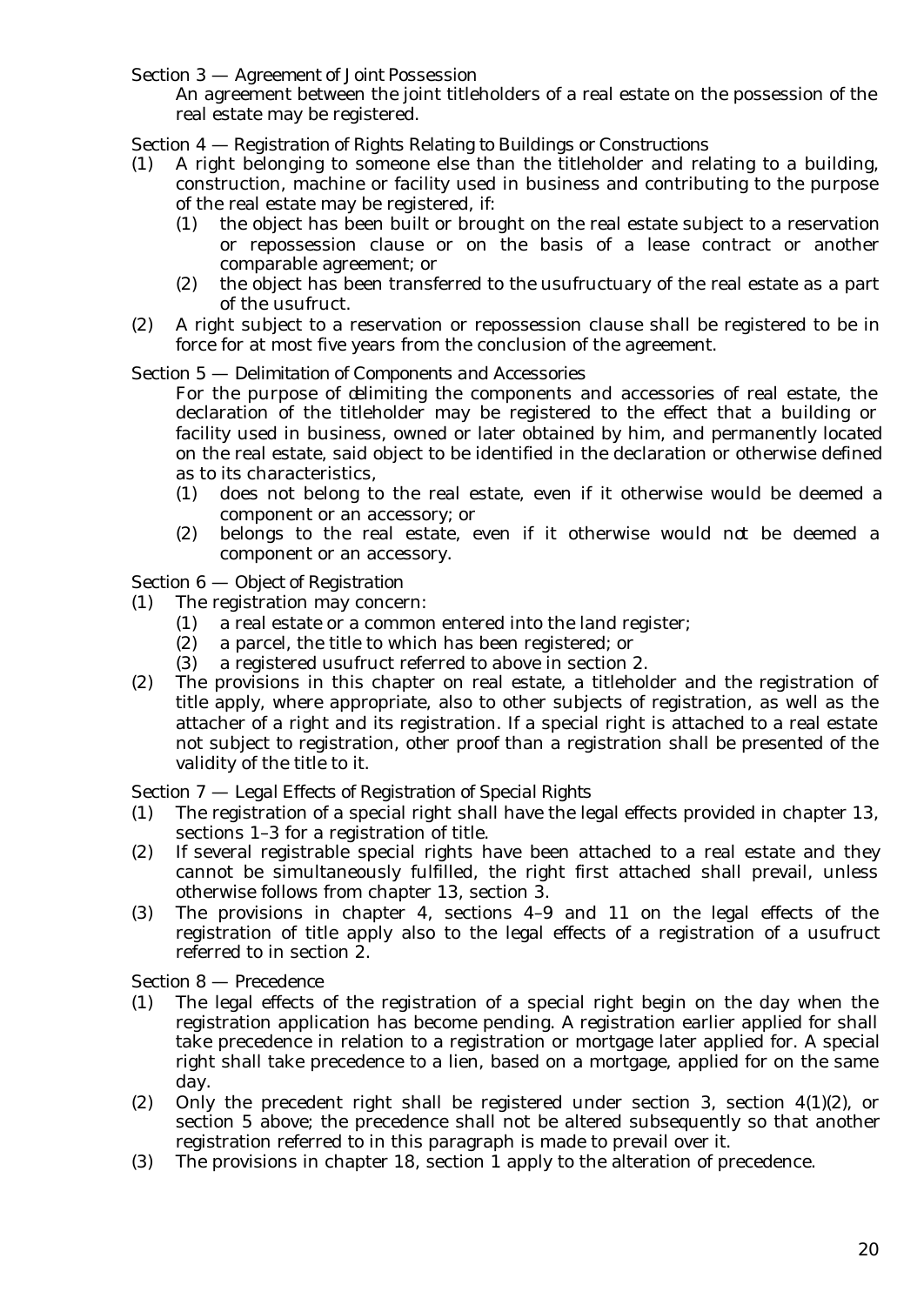Section 9 — *Registration Procedure*

- (1) Registration may be applied for by the holder of the registrable right and by the titleholder of the real estate.
- (2) The applicant shall present the contract or other document relating to the attachment or transfer of the registrable right.

Section 10 — *Consent*

- (1) The consent of the titleholder shall be a prerequisite for the registration referred to above in section 4.
- (2) The consent of all lienholders over the real estate to the registration and the alteration of precedence shall be a prerequisite to a registration referred to in section 3, section 4(1)(2), or section 5 above. However, no consent shall be required for a registration referred to in section 3, if the alteration has only a minor effect.
- (3) If the property of the titleholder is under a business mortgage, the registration referred to in section 5(2) may be made only if all the holders of the business mortgage consent to the same.

#### Section 11 — *Leaving Application to Register in Abeyance*

The application shall be left in abeyance, if it otherwise could be granted, but:

- (1) the title of the attacher of the right to the real estate has not been registered;
- (2) the attachment of the right is according to a contract or otherwise conditional, or it has not yet become final;
- (3) the consent or decision of a third party, competent body of a corporation, court or other authority is required for the attachment of the right;
- (4) an entry on execution or precautionary measures directed at the real estate has been made in the title and mortgage register prior to the establishment of the right; or
- (5) the register authority has directed a disputed issue to be resolved in a trial or an action relating to the permanence of the right or a better right to the real estate is pending.

### Section 12 — *Rejection of an Application to Register*

The application shall be rejected, if:

- (1) the right is not registrable;
- (2) the attachment or transfer document has not been presented or it has not been drawn up as provided by law;
- (3) no proof of the title of the attacher has been presented;
- (4) the required consent or decision of a third party, competent body of a corporation, court or other authority has not been obtained for the attachment of the right;
- (5) the real estate belongs to a bankruptcy estate and this has been entered in the title and mortgage register prior to the attachment of the right;
- (6) an entry on execution or precautionary measures directed at the real estate has been made in the title and mortgage register before the application referred to in section 4 or 5 has become pending;
- (7) someone else than the attacher has applied for the registration of his title to the real estate on the basis of an acquisition before the registration of the special right has been applied for, and he does not consent to the registration; or
- (8) the registrable right is otherwise not valid or will evidently not be permanent.

### Section 13 — *Registration of Alteration, Transfer and Lapse of Rights*

- (1) If a special right has been registered, its alteration, transfer and lapse may be registered applying, where appropriate, the provisions on the registration of special rights.
- (2) The legal effects of registration apply to an alteration of a special right by agreement or other transaction only if it has been registered.

#### Section 14 — *Prerequisites for Alteration of Registration*

(1) If it has been agreed that a registered special right is to be altered and if a mortgage or the registration of another special right has been applied for the real estate after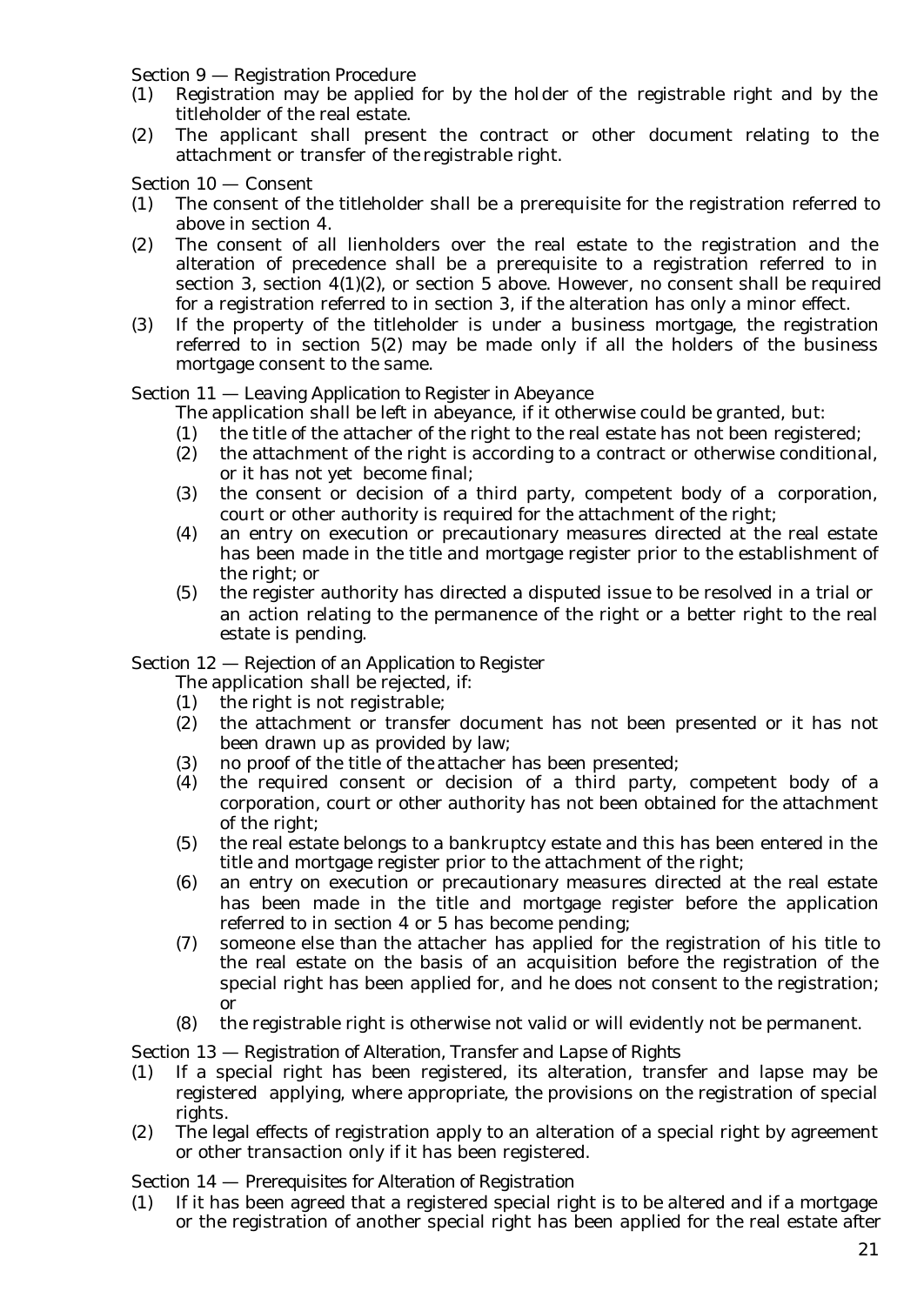the registration, the alteration may be registered if those rightholders whose right decreases as a result of the alteration consent to the same. However, no consent shall be required if the alteration has only a minor effect.

(2) The provisions in paragraph (1) apply also to the alteration of a registered right that is subject to a mortgage or to another special right.

### Section 15 — *Deletion of Registration of Special Rights*

- (1) The registration of a special right may be deleted on the request of the titleholder or, if the agreed time of validity of the registered right has expired, on the initiative of the register authority. However, the registration shall not be deleted, if the time of validity of the right has been extended or it has been immediately given back to the same rightholder, and proof of the same is presented during the time of validity of the right.
- (2) The registration of a right to a pension off the real estate may be deleted on the initiative of the register authority after six months from the death of the rightholder, unless his successors have during this time declared that they wish to retain the registration.
- (3) The registration referred to in section 5 above may be deleted on the notification of the titleholder, if those mortgage or business mortgage holders, whose status is diminished, consent to the same.

### Section 16 — *Effect of Liens on Deletion of Registration*

- (1) The registration of a special right shall not be deleted, even if it has lapsed before the full term due to termination, agreement or another reason, before the mortgages and registrations of special rights to it have been cancelled.
- (2) If the special right is subject to mortgages, the application for the deletion of the registration shall be left in abeyance and notified to the lienholder. In the decision the lienholder shall be exhorted to bring an action for the collection of the debt within three months of the notification. If the creditor fails to seek payment from the real estate in the set time limit and notify the same to the register authority, the mortgage shall be cancelled and the registration of the special right may be deleted.
- (3) A lienholder who has sought payment shall be liable to the lessor for the lease payments becoming due after the notification of the decision referred to in paragraph (2) until the transfer of the lease.

# Part IV — **REAL ESTATE LIENS**

### Chapter 15 — **General Provisions on Real Estate Liens**

### Section 1 — *Applicability*

- (1) A real estate lien may be raised over real estate, a share or parcel of real estate, a lease and another usufruct on the real estate of another, as provided in this Code.
- (2) The provisions on real estate mortgages and liens apply also to the mortgages and liens over shares and parcels of real estate.

Section 2 — *Raising Liens*

- (1) A real estate lien shall be raised by creating a mortgage over the real estate or the other property and handing the mortgage instrument over to the creditor as security for a debt.
- (2) A real estate lien as security for the payment of a debt or fee under public law shall be raised by entering it into the title and mortgage register.

### Chapter 16 — **Mortgage**

### Section 1 — *Applicability*

(1) A mortgage may be created over real estate, a share in jointly held real estate and a parcel not belonging to the titleholder of the real estate. The possibility of the registration of title to the property shall be a prerequisite for a mortgage.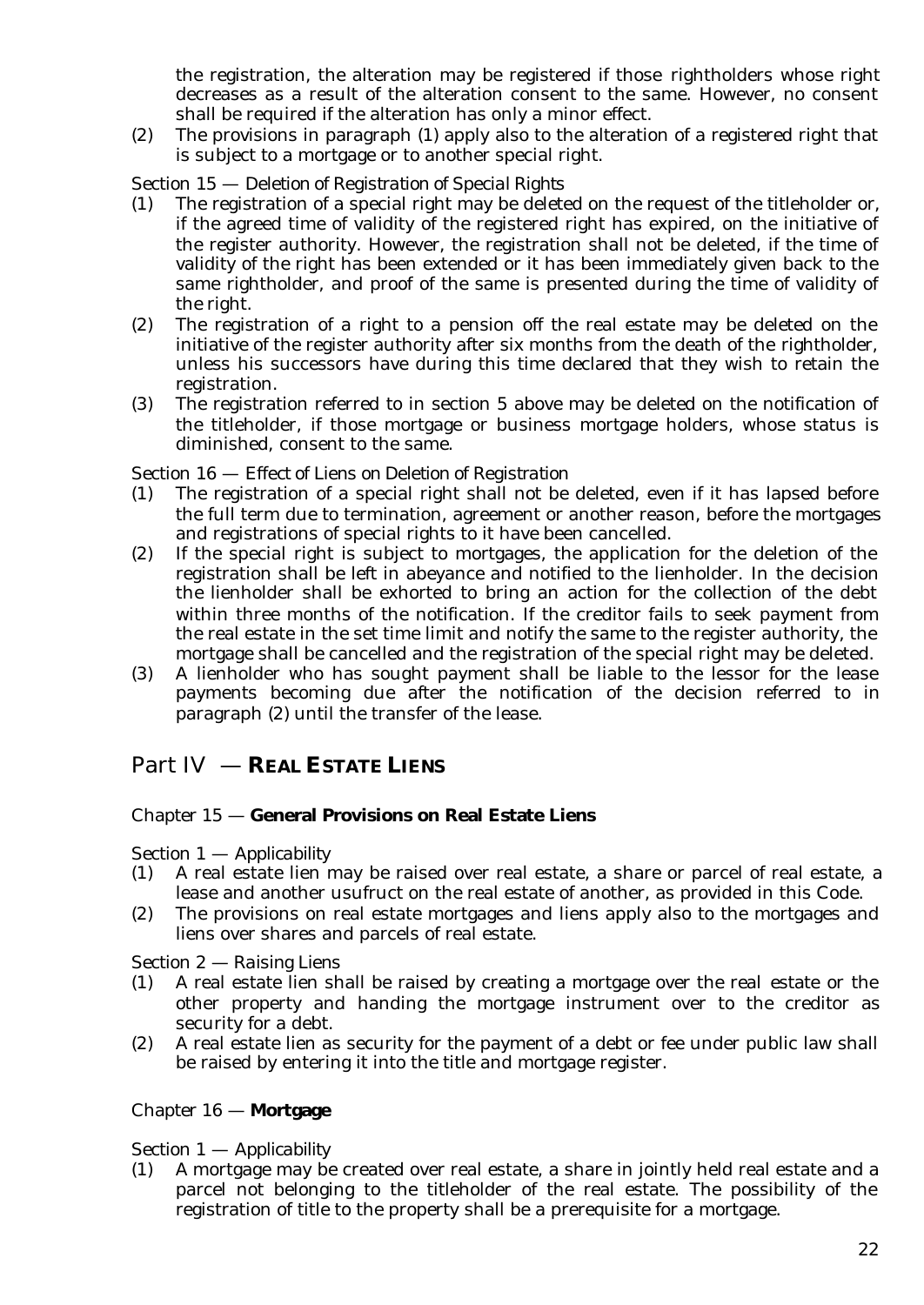(2) An urban plot subject to a registered lease shall not be mortgaged.

### Section 2 — *Joint Mortgage*

- (1) A joint mortgage over two or more real estates may be created only if:
	- (1) they belong to the same titleholder or the same titleholders in equal shares;
	- (2) they are located in the jurisdiction of the same register authority; and
	- (3) they are not subject to mortgages or they are subject only to mortgages of the same amount and seniority.
- (2) No separate mortgages shall be created over real estates subject to a joint mortgage as long as they belong to the same titleholder.
- (3) The joint mortgage may be created over the entire real estate even if it is held by shares, unless the agreement on joint possession has been registered and unless a separate mortgage has already been created over a share of the real estate.

### Section 3 — *Applicant*

- (1) The titleholder who has last applied for the registration of his title may apply for a mortgage over the real estate.
- (2) If the title of the applicant has not been registered, the mortgage shall be created only if his registration application has been left in abeyance because of a cancellation or suspension clause or because the real estate has been acquired in the name of a company to be established, and the conveyor of the real estate consents to the mortgage.

### Section 4 — *Application*

- (1) The application for a mortgage shall be in writing. The application, signed by the applicant, shall indicate the property to be mortgaged and the amount of the mortgage in [FIM]. If the application is for the creation of several mortgages over the same real estate, their order of seniority may be determined in the application.
- (2) The application may contain instructions for the register authority as to whom, instead of the applicant, the mortgage instrument is to be handed over. If the recipient of the mortgage instrument has been indicated in the application, the application shall not be altered or withdrawn without his consent.
- (3) The titleholder of real estate may appoint an attorney to apply for a mortgage. The titleholder shall sign the power of attorney, which shall indicate also the name of the attorney, the property to be mortgaged and the amount of the mortgage.

### Section 5 — *Mortgage Instrument*

When the mortgage has been created, the applicant is issued a mortgage instrument as a certificate of the mortgage.

### Section 6 — *Leaving Application in Abeyance*

- The application shall be left in abeyance, if it otherwise could be granted, but:
- (1) the consideration of the applicant's registration application is pending and, in a case referred to in section 3(2), the conveyor of the real estate has not consented to the mortgage;
- (2) a dispute on title to the real estate is pending in a court; or
- (3) an entry on execution or precautionary measures directed at the real estate has been made into the title and mortgage register before the application has become pending.

### Section 7 — *Rejection of Application*

The application shall be rejected, if:

- $(1)$  the applicant is not the titleholder, or his title to the real estate has not been registered and he has not applied for the same;
- (2) the application has not been drawn up as required by law;
- (3) no mortgage can be created over the property to which the application relates;
- (4) the real estate belongs to a bankruptcy estate and this has been entered in the title and mortgage register before the application;
- (5) the real estate cannot, due to a restriction of possession which has been entered into the title and mortgage register, be subject to a mortgage; or
- (6) the applied mortgage cannot be created for another reason.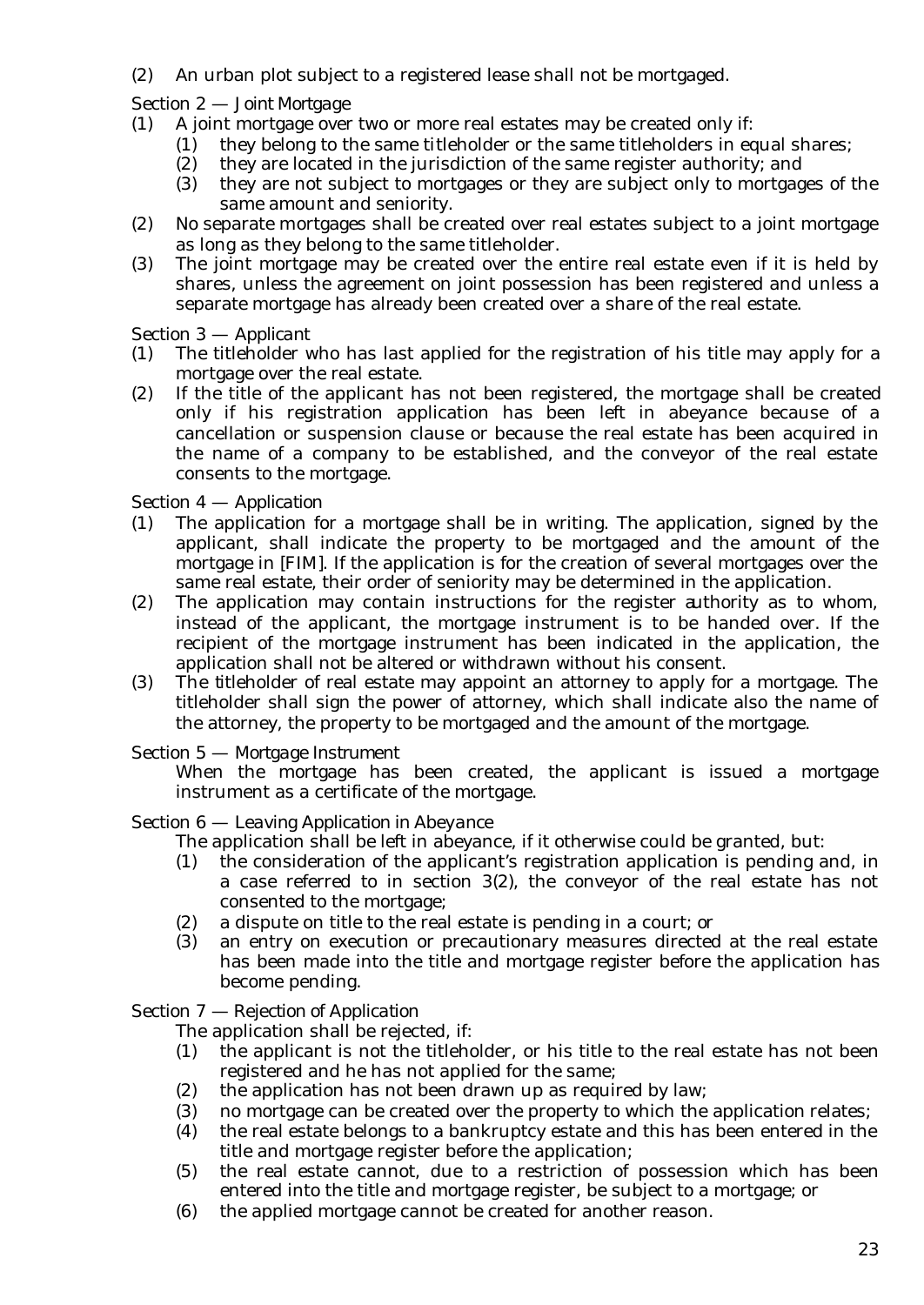Section 8 — *Seniority and Validity of Mortgages*

- (1) The legal effects of a mortgage that has been created begin on the day when the application has become pending.
- (2) A mortgage earlier applied for shall be senior to one later applied for. Mortgages applied for on the same day shall have equal seniority, unless otherwise declared, on the basis of the application, when the mortgages are created.
- (3) A mortgage shall remain valid until it is cancelled. A mortgage decision may be repealed or the mortgage annulled only if the acquisition of the applicant is not permanent by virtue of chapter 13, section 5 or if the mortgage is based on a forged document or it has otherwise been obtained under circumstances referred to in the said section.

### Section 9 — *Entry on Holder of Mortgage Instrument*

- (1) Upon notification, an entry shall be made into the title and mortgage register on the person holding the mortgage instrument. Where necessary, the register authority may require the holder to present the mortgage instrument.
- (2) The register authority shall notify the person who was previously entered as the holder of the mortgage instrument of an entry on a new holder, unless the instrument is presented to the authority at the notification of the new holder.
- (3) The register authority shall delete an entry on the holder of the mortgage instrument upon the notification of the person so entered.

### Section 10 — *Effects of Real Estate Formation on Mortgages*

- (1) A mortgage created over a share or parcel of real estate shall after real estate formation be over the real estate that is formed from the share or parcel. If a mortgaged share is included in a formed real estate, the mortgage shall be over the part of the real estate belonging to the shareholder.
- (2) A mortgage over real estate shall completely cover the real estates formed from it by parcelling, partitioning or surveying of an urban plot. However, the mortgage shall not cover a parcel or a real estate formed from a parcel, where the registration of title to it has been applied for before the mortgage application.
- (3) Separate provisions are enacted on the effects on mortgages of a partitioning where a real estate is formed from parts of a number of real estates or where a parcel is moved from one real estate to another, as well as expropriation and other real estate formation measures.

### Chapter 17 — **Real Estate Liens**

### Section 1 — *Right to Raise Liens*

- (1) The titleholder shall have the right to raise liens over the real estate.
- (2) The titleholder may appoint an attorney to raise a lien. The titleholder shall sign the power of attorney, which shall indicate the name of the attorney and the mortgage instrument concerned.

### Section 2 — *Raising Liens*

- (1) A lien over real estate shall be raised by handing the mortgage document over to the creditor as security for a debt.
- (2) If the mortgage instrument has been handed over as security of an eventual debt, the lien shall be raised when the debt becomes active.
- (3) If the mortgage instrument has been handed over to a third party, the lien or second lien shall be raised by the titleholder notifying the same to the third party, or by the lienholder presenting the titleholder's written certificate of the same to the third party. If instructions have been given in the mortgage application to the effect that the mortgage instrument is to be handed over to a named creditor as security for a debt, the lien shall be raised by creating the mortgage.

### Section 3 — *Lien Commitment*

(1) The provisions in chapter 10, sections 14 and 15 of the Commercial Code apply to lien commitments.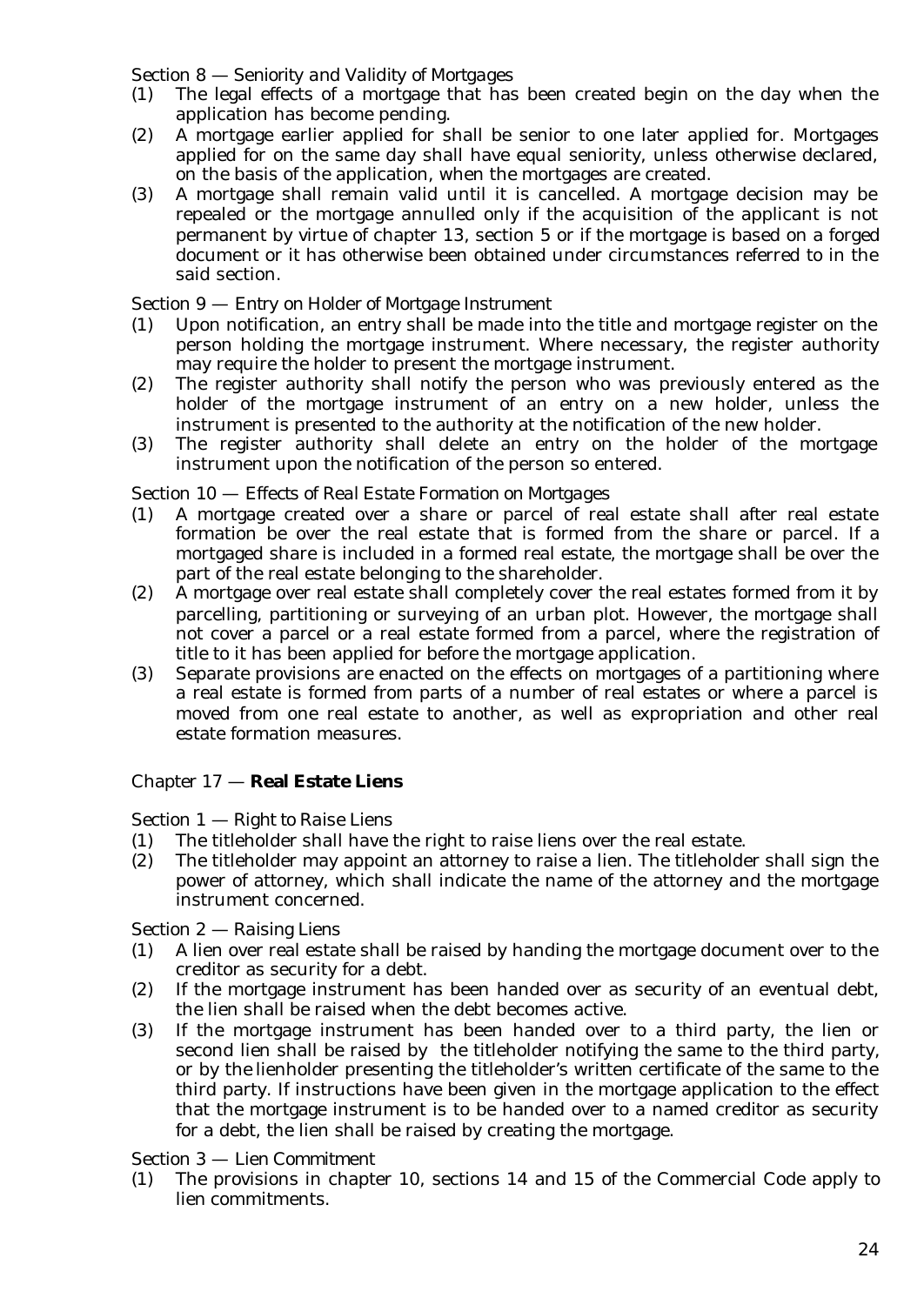(2) If a lien commitment has been made, the creditor shall have the right to demand the titleholder to hand over the mortgage instrument. If the real estate no longer belongs to the person who made the lien commitment, if the mortgage instrument has been handed over to another creditor or if the person who made the commitment otherwise no longer has the right of decision over it, the creditor shall have the right to due compensation.

### Section 4 — *Preclusion of Right to Raise Liens*

- (1) If a real estate subject to a joint mortgage or a parcel of a mortgaged real estate is conveyed to another person, the mortgage instrument based on the earlier mortgage may be handed over as security of a new debt only if the mortgage has been lifted from the properties owned by other persons than the one raising the lien.
- (2) Without prejudice to paragraph (1), the titleholder may hand over a mortgage instrument based on the mortgage of the entire real estate before the application is made for the registration of title on the acquisition of a parcel from that real estate, but in such cases the lien is backed only by the part owned by the titleholder.

### Section 5 — *Significance of Liens*

- (1) The creditor shall have the right to receive payment of a debt backed by a lien when the assets from the real estate are being distributed because of execution or redemption, or otherwise by the authorities. The lien gives the debt precedence in accordance with the seniority of the mortgage, at most to the amount indicated in the mortgage instrument.
- (2) The creditor shall have the right to seek payment of the debt from the mortgaged real estate regardless of a transfer of title. The creditor may convey the mortgage instrument only if he at the same time transfers the debt which is backed by the lien.
- (3) A mortgage instrument shall not be taken in execution.

### Section 6 — *Effects on Liens of Cancellation of Mortgages and Extinguishment of Debts*

- (1) The mortgage instrument shall be void and the lien lapse, if the mortgage is cancelled or lifted. If the mortgage is altered as to its amount or the property subject to it or otherwise, the lien shall correspond to the altered mortgage.
- (2) The creditor shall have the right to payment from the mortgaged real estate even if the debt has been extinguished due to the statute of limitations, non-declaration in bankruptcy proceedings or non-declaration in proceedings for the identification of unknown creditors.

### Section 7 — *Decrease in Value of Security*

- (1) If the security for the payment of a debt from a mortgaged real estate is put in jeopardy because the value of the real estate decreases to an essential degree due to a fire, natural disaster, activity of the titleholder or another comparable reason, the creditor may seek payment of the debt from the real estate even if the debt has not yet become due and payable.
- (2) If the creditor does not bring an action for the payment of the debt within six months of gaining knowledge of a circumstance referred to in paragraph (1), he shall not have the right to payment before the debt becomes due and payable.

### Section 8 — *Right to Compensation for Insurance and Redemption*

- (1) The creditor shall have the right to receive payment from an insurance compensation before the debt has become due and payable, unless the compensation is by virtue of paragraph (2) to be paid to the titleholder. If the debt backed by the lien is subject to a dispute or it is otherwise unclear as to whom the compensation should be paid, the insurer shall withhold payment.
- (2) The titleholder shall have the right to collect the insurance compensation, if he has repaired the damage in a reasonable time or given security for the use of the insurance compensation for the restoration or repair of the damaged real estate. The titleholder shall have the right to collect the compensation also if the amount of the compensation is minor in proportion to the value of the real estate or if it is otherwise evident that the collection of the compensation does not decrease the security of the debt.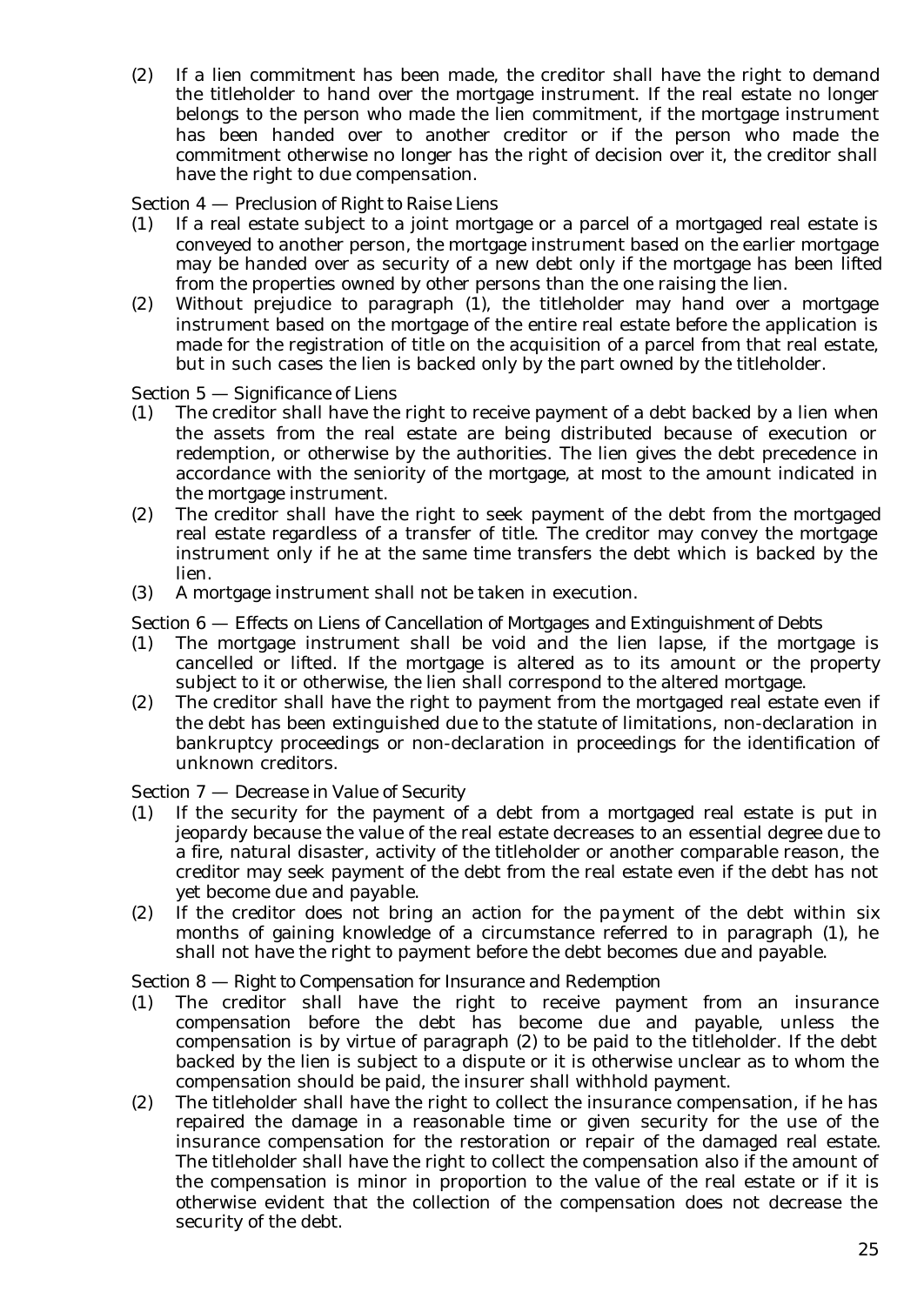(3) Separate provisions are enacted on the right of a lienholder to compensation for redemption and compensation set in real estate formation.

Section 9 — *Order of Liability of Real Estates Subject to Joint Mortgage*

- (1) A lien shall be backed in full by all real estates subject to a joint mortgage and all real estates formed from a mortgaged real estate by parcelling, partitioning or surveying of an urban plot.
- (2) If the mortgaged real estates belong to different titleholders, the lien shall be primarily backed by the real estate belonging to the debtor and secondarily by the other real estates, to the amount not recoverable from the primarily liable real estate.
- (3) If several real estates belonging to different titleholders have been formed from a mortgaged real estate and the debt cannot be fully recovered from the real estate belonging to the debtor, or none of the titleholders is the debtor, the source real estate shall be primarily liable for the lien. The order of liability of partitioned real estates and urban plots shall be determined so that a real estate with a later application for the registration of title shall be liable before one with an earlier application. If no application for the registration of title has been made or if they have been made on the same day, the real estate later conveyed shall be primarily liable. The provisions in this section on a partitioned real estate apply also to a parcel conveyed from a mortgaged real estate.
- (4) The Enforcement Act contains provisions on the effect of the order of liability to the order in which the real estates are to be sold and on the right of the titleholder of a real estate secondarily liable to a lien for the security of his claim of recourse.

Section 10 — *Protection in Cases of Conveyance*

- (1) A lien over a real estate shall remain valid even if the person raising the lien had before that time conveyed the real estate, if the creditor did not know nor should have known of the conveyance. The same provision applies if title to the real estate has otherwise been transferred to another or if the right of the person raising the lien to hand over a mortgage instrument based on an earlier mortgage has been precluded in accordance with section 4.
- (2) The creditor shall not invoke his good faith if the information on the transfer of the title to the real estate has been available in the title and mortgage register for at least one month before the raising of the lien.
- (3) If the mortgage instrument has been handed over to the creditor as security for an eventual debt and the person handing it over had at that time the right to raise liens over the real estate, the lien shall remain valid, if the creditor did not know nor should have known of the transfer of title prior to the activation of the debt. The same provision shall apply if the creditor was in good faith when receiving the mortgage instrument, as referred to in paragraphs (1) and (2).

Section 11 — *Protection against Rightful Titleholder and State's Liability for Compensation*

- (1) The provisions in chapter 13, sections 4, 5 and 9 apply to the validity of a lien in cases where the person raising it was not the rightful titleholder of the real estate.
- (2) The provisions in chapter 16, sections 6–8 apply to the State's liability for compensation. The right of the creditor to compensation for the loss of the lien shall not be precluded by the fact that the mortgage decision has been repealed or annulled.

Section 12 — *Protection against Enforcement*

- (1) A lien over real estate shall remain valid even if the titleholder has prior to the raising of the lien lost his right of decision over it because of execution, precautionary measures or bankruptcy, unless the loss of that right was entered into the title and mortgage register at the time of the raising of the lien and the creditor also otherwise did not know nor should have known that the titleholder no longer had the right to raise a lien over the real estate.
- (2) If the mortgage instrument has been handed over to the creditor as security for an eventual debt and the person handing it over had at that time the right to raise liens over the real estate, the lien shall remain valid, unless the loss of that right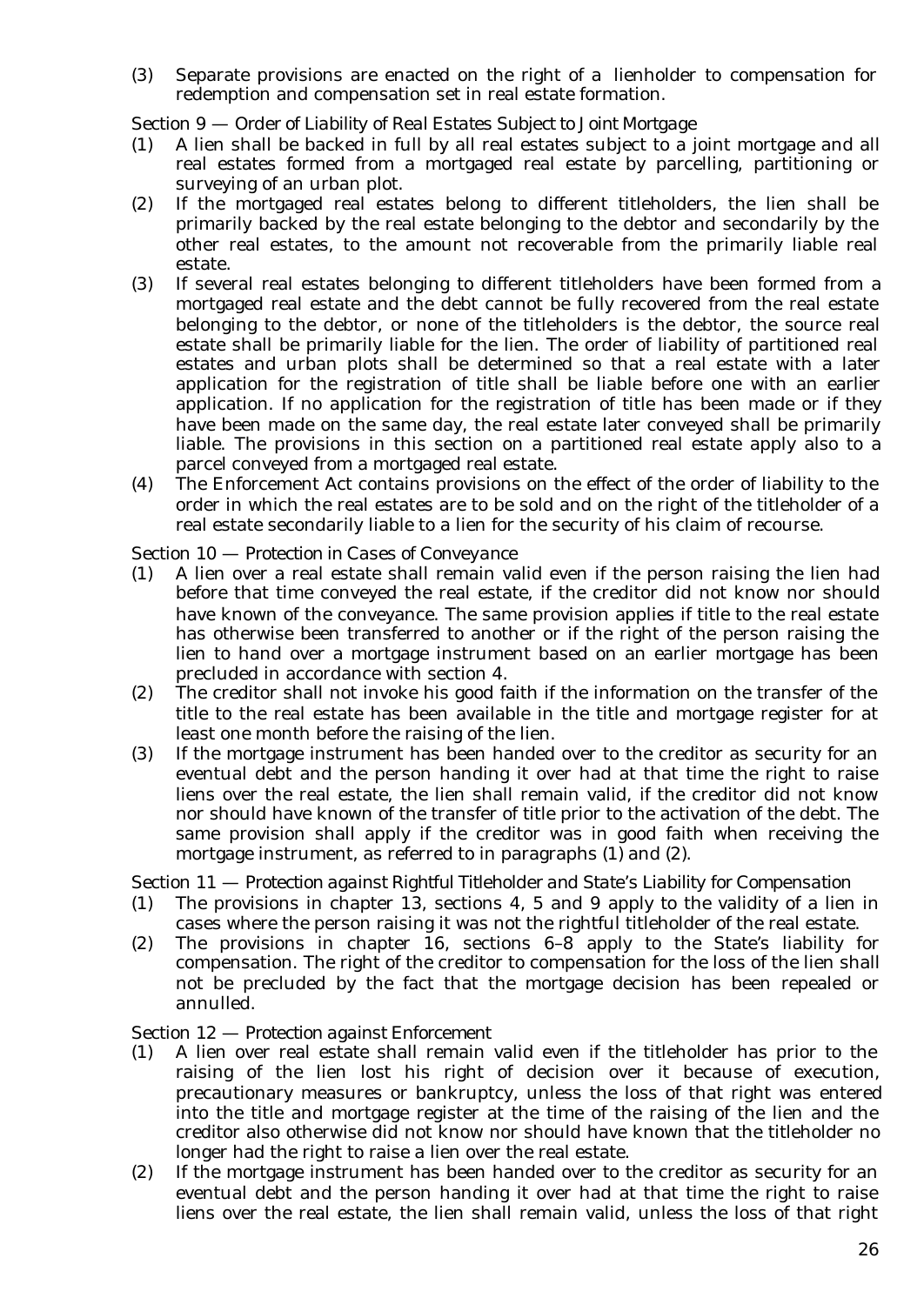was entered into the title and mortgage register prior to the activation of the debt and the creditor also otherwise did not know nor should have known that the titleholder no longer had the right to raise a lien over the real estate.

Section 13 — *Cancellation of Conveyance of Real Estate and Its Effect on Liens*

- (1) A lien over real estate shall remain valid even if the real estate is returned to the conveyor by virtue of a clause in the deed of conveyance or if the conveyance on the basis of which the person raising the lien acquired title to the real estate is revoked, by an agreement or a court judgment, for breach of contract.
- (2) A registration of title based on the conveyance of a share or parcel of real estate shall not be deleted even if the conveyance is cancelled or if the title to the share or parcel is otherwise returned to the titleholder of the real estate before the mortgages and the registrations of special rights have been cancelled. A pro forma registration of title to the entire real estate may be granted in order to clarify the legal status of the titleholder.

### Chapter 18 — **Mortgage Alteration**

### Section 1 — *Alteration of Seniority*

- (1) The seniority of mortgages may be altered upon the application of the titleholder, if the lienholders and holders of special rights whose right decreases due to the alteration consent to the same. An alteration of seniority may be effected also upon the application of a lienholder, with the consent of the titleholder and the other rightholders.
- (2) The seniority of a joint mortgage may be altered only so that the alteration affects all the real estates equally. The seniority shall not be altered so that a mortgage over some of the real estates only becomes more senior than the joint mortgage.

### Section 2 — *Mortgage Extension*

A mortgage may, upon the application of the titleholder and with the consent of the lienholder, be extended to cover also other real estate belonging to the titleholder, subject to the provisions in chapter 16, section 2.

Section 3 — *Mortgage Merger*

- (1) Mortgages of equal seniority, or one immediately after or separated only by the registration of a special right from the other in the order of seniority, may upon the application of the titleholder and with the consent of the lienholder be merged into one mortgage. The merged mortgage shall have the same seniority as the least senior of the original mortgages.
- (2) The amount of a merged mortgage may upon the application of the titleholder and with the consent of the lienholder be lowered so that it is less than the sum of the amounts of the original mortgages.

### Section 4 — *Mortgage Split*

- (1) A mortgage may upon the application of the titleholder and with the consent of the lienholder be split into two or more mortgages so that the sum of the amounts of the split mortgages is at most equal to the amount of the original mortgage.
- (2) The split mortgages shall have equal seniority, unless it is otherwise determined upon the request of the applicant.

### Section 5 — *Mortgage Cancellation*

A mortgage may upon the application of the titleholder and with the consent of the lienholder be cancelled entirely or to a given amount. The cancellation of a joint mortgage may be applied for by any of the titleholders of the real estates subject to the joint mortgage, even without the consent of the other titleholders.

### Section 5a — *Conversion of Mortgage into Euros* (964/1998)

(1) On the application of the lienholder, the nominal value of a mortgage may be converted from Finnish marks (FIM) into euros (EUR) as provided in Articles 4 and 5 of the Council Regulation (EC) No 1103/97 on certain provisions relating to the introduction of the euro.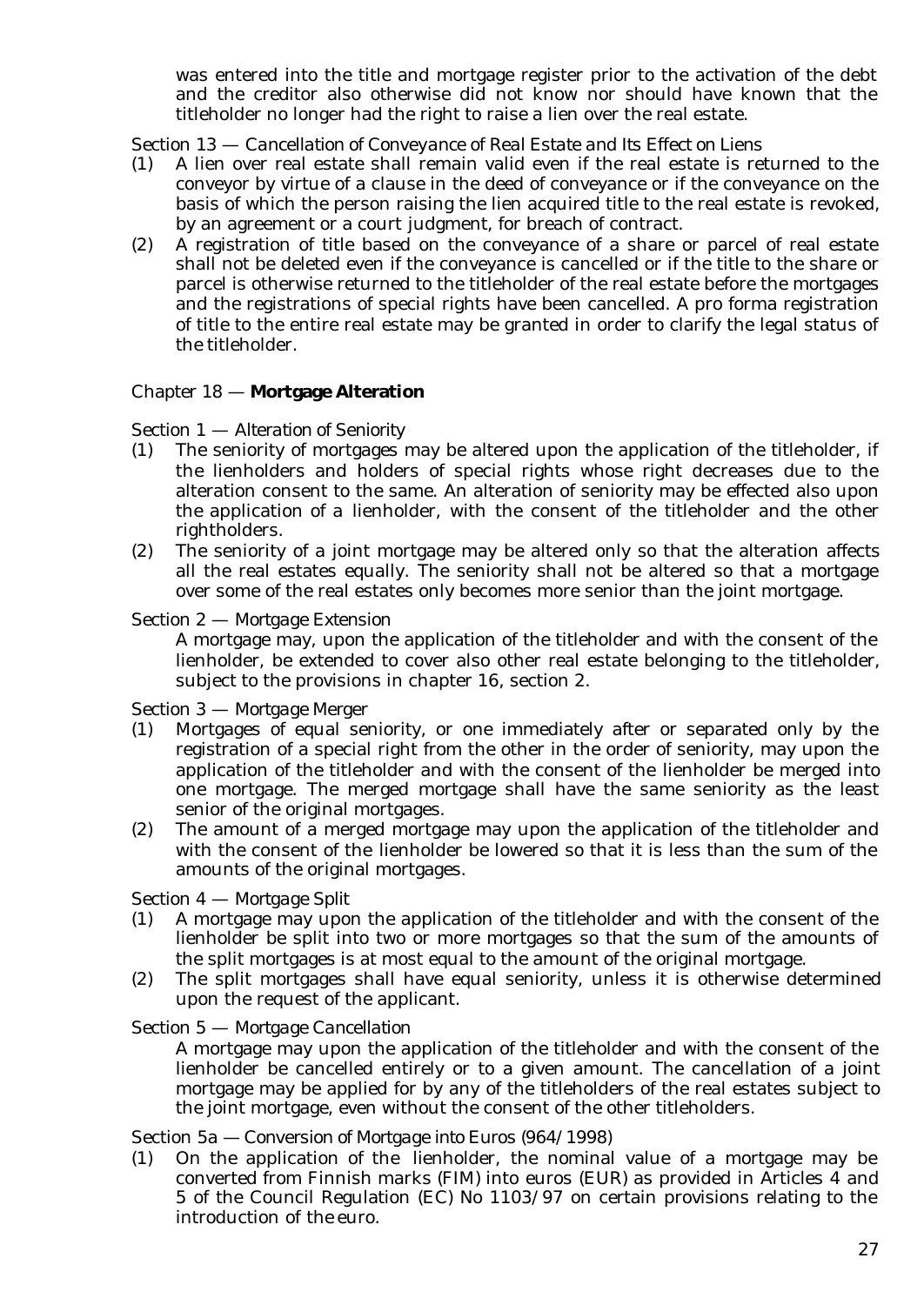- (2) With the conversion, the nominal value of the mortgage may at the request of the lienholder be decreased at most to the closest EUR 100; the consent of the titleholder shall not be needed for such a decrease.
- (3) As from 1 January 2002, the register authority shall convert the nominal values of mortgages from FIM into EUR as provided above when the mortgages are otherwise to be altered or when a new instrument is to be issued for an existing mortgage.

### Section 6 — *Dissolution of Joint Mortgage*

- (1) If real estates belonging to the same titleholder are subject to a joint mortgage, the mortgage may upon his application and with the consent of the lienholder be lifted from a given real estate. The joint mortgage shall not be dissolved, if the real estates remain subject to another joint mortgage.
- (2) A joint mortgage over real estates belonging to different titleholders may upon the application of a titleholder and with the consent of the lienholder be lifted from the real estate belonging to that titleholder. It shall also be a prerequisite for such lifting that the titleholders of the remaining real estates and the holders of liens and special rights, of equal or less seniority, over these real estates consent to the same.
- (3) However, the consent of the titleholder or the titleholder of a primarily liable real estate shall not be required for the lifting of a mortgage from a parcelled real estate or another real estate that is liable only secondarily or not liable at all, in accordance with chapter 17, section 9(2) or (3). Neither shall the consent of the holder of a right to a primarily liable real estate be required. The lienholder shall not consent to the lifting, if the intention is to lift the joint mortgage from a real estate belonging to the debtor. The dissolution of a joint mortgage may, in cases referred to in this paragraph, be applied for by a titleholder whose real estate is subject to the joint mortgage or by a lienholder. The provisions in this section on a parcelled real estate apply also to parcels conveyed from a mortgaged real estate.

Section 7 — *Alteration Procedure*

- (1) The provisions on the creation of mortgages apply, where appropriate, to an application for the alteration of a mortgage and to the consideration of the matter.
- (2) The original mortgage instruments based on the mortgages to be altered shall be attached to the application. When the mortgage alteration has been completed, the register authority shall, where necessary, issue a new mortgage instrument as a certificate of the altered mortgage or make the relevant correction to the original mortgage instrument.
- (3) If the mortgage is to be cancelled or otherwise altered by virtue of another Act, the register authority shall make an entry on the same to the title and mortgage register when the notification of a final decision on the matter has arrived to it. A mortgage instrument based on the altered mortgage shall be issued only if the original mortgage instrument has been delivered to the register authority.

Section 8 — *Replacement and Cancellation of Mortgage Instrument*

- (1) The holder of a mortgage instrument shall have the right to receive a new mortgage instrument from the register authority to replace a spoiled one. The mortgage instrument may be replaced, upon request, also when the registration number of the object of the mortgage has changed.
- (2) The provisions in the Act on the Cancellation of Documents apply to the cancellation of a mortgage instrument. The register authority shall issue, upon request, a new, corresponding mortgage instrument to the person upon whose application the mortgage instrument was cancelled.
- (3) The issue of a new mortgage instrument shall be entered into the title and mortgage register.

### Section 9 — *Right to Altered Mortgage Instrument*

The lienholder shall have the same right to the mortgage instrument referred to in section 7(3) and section 8 as he had to the replaced mortgage instrument.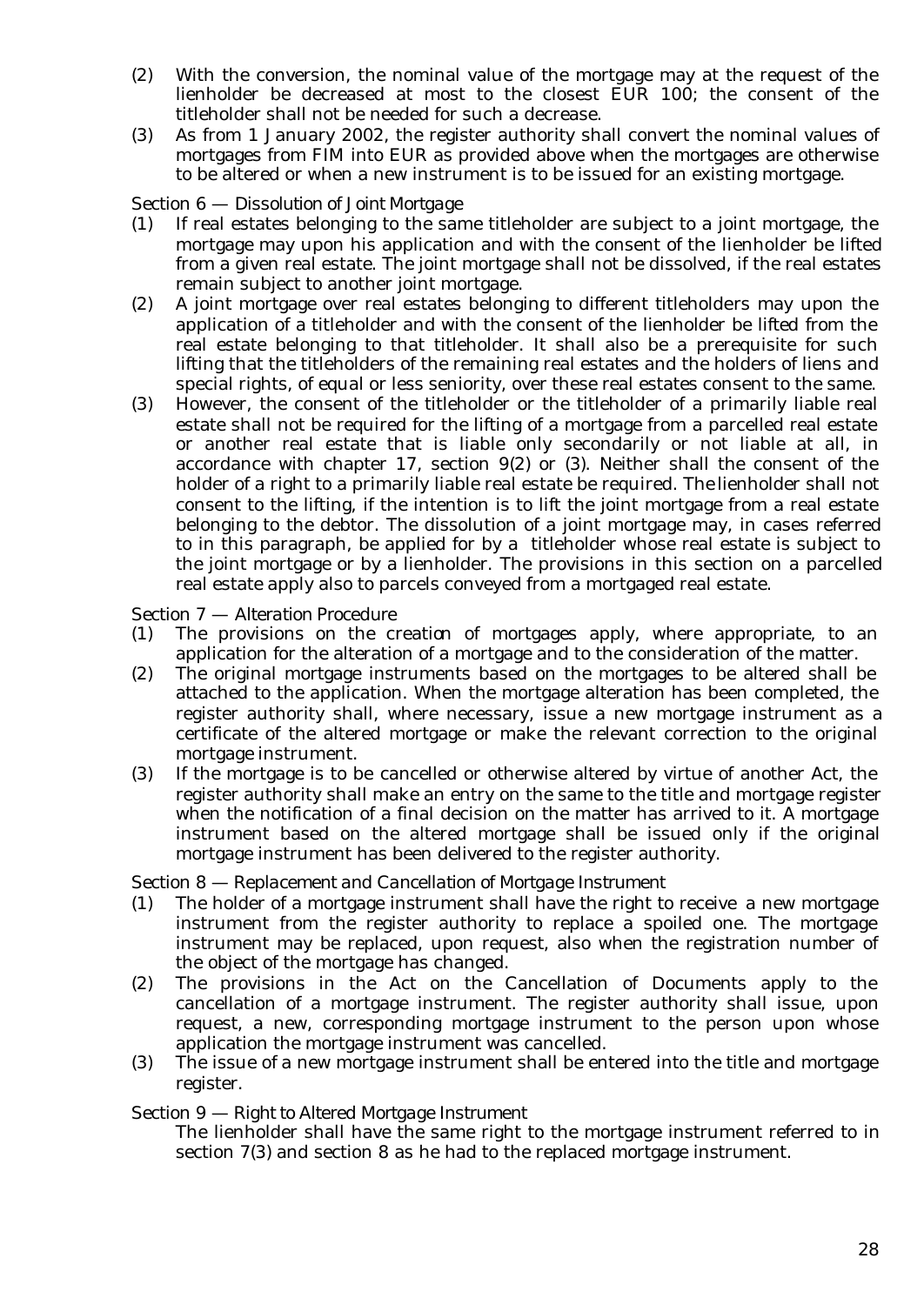### Chapter 19 — **Mortgages and Liens over Usufruct and Buildings**

### Section 1 — *Object of Mortgage over Usufruct*

- (1) A lease and another fixed-term usufruct on the land of another person may be mortgaged, if the right can be transferred to a third party without hearing the titleholder and if the area contains a building or facility belonging to the usufructuary or if it is agreed that one may be built. It shall be a prerequisite for the mortgage that the usufruct is entered into the title and mortgage register. Also a share of the usufruct may be mortgaged.
- (2) The same mortgage shall not cover two or more usufructs or a real estate and a usufruct.

### Section 2 — *Applicant for Mortgage over Usufruct*

The mortgage shall be created upon the application of the usufructuary whose right has last been registered.

### Section 3 — *Application of Provisions on Real Estate Mortgages and Liens*

- (1) The provisions in chapter 16, sections 4–9 and chapter 18, section 1, sections 3–5 and sections 7–9 on real estate mortgages apply, where appropriate, to mortgages over usufruct.
- (2) The provisions in chapter 17, sections 1–8 and sections 10–13 on real estate liens apply, where appropriate, to liens over usufruct and the buildings and facilities concerned.
- (3) The provisions in the sections referred to above in paragraphs (1) and (2) on real estates apply to usufruct and the respective provisions on the registration of title, to the registration of the right.

### Section 4 — *Alteration of Usufruct*

An agreement on the alteration of usufruct shall not be binding on the lienholder before the registration of the alteration. Chapter 14, section 14 contains provisions on the prerequisites for the registration of alterations.

Section 5 — *Cessation of Usufruct*

- (1) A lien over a usufruct shall lapse when the term fixed for the usufruct expires. However, the lien shall remain valid, if the usufruct is extended or it is immediately given back to the same usufructuary and an entry to this effect is made into the title and mortgage register during the term of the usufruct.
- (2) If the usufruct expires prematurely because of termination, agreement or another reason, the lien over the usufruct, as registered, shall remain valid until the mortgage has been cancelled. The same applies, if the same person becomes the titleholder and the usufructuary. Chapter 14, section 16 contains provisions on the prerequisites for the deletion of the registration and the cancellation of the mortgage.
- (3) If the titleholder has become the usufructuary or the usufruct has otherwise lapsed, it shall not be mortgaged nor the mortgage instrument based on such mortgage handed over as security for a debt. However, the lien shall remain valid if the creditor did not know nor should have known of the lapsing of the usufruct at the time of the raising of the lien.

### Section 6 — *Transfer of Mortgage to Cover Real Estate*

- (1) If the titleholder has become the usufructuary or the usufruct has otherwise lapsed, the mortgages over the usufruct may upon the application of the titleholder and with the consent of the lienholder be transferred to cover the entire real estate, so that they have the same seniority as the registration of the usufruct and are among themselves in the same order of seniority as previously. It shall be a prerequisite for this that all mortgages over the usufruct are transferred at the same time. If the real estate is subject to mortgages or registrations of special rights, the consent of those rightholders whose registration is equally or less senior than the registration of the lapsed usufruct shall be required.
- (2) The lapsing of the usufruct shall not affect the object of the mortgages over the real estate until the registration of the usufruct has been deleted. Thereafter, the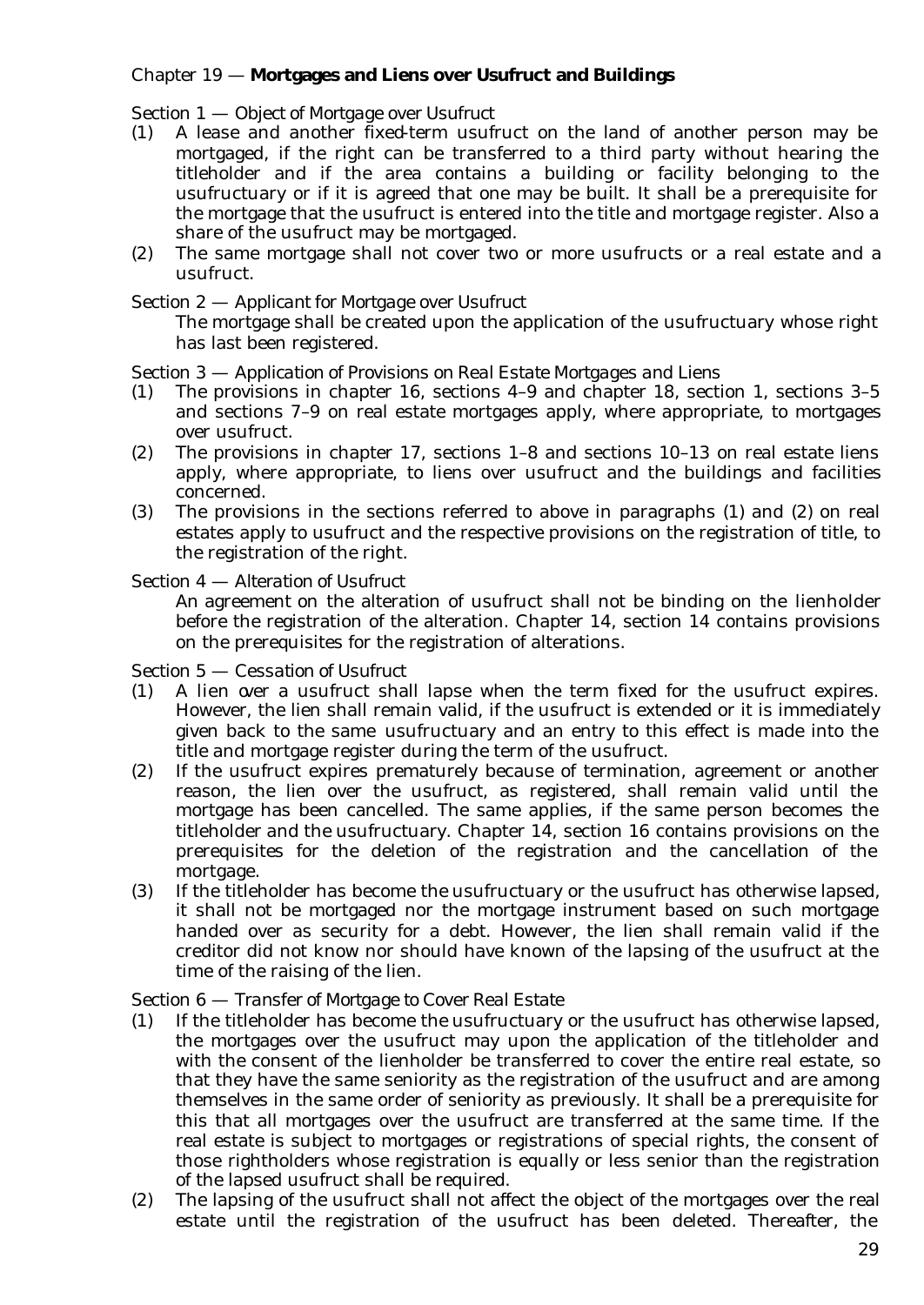mortgages over the real estate shall cover also the property previously subject to the usufruct.

### Section 7 — C*onveyance of Buildings to Usufructuary*

The conveyance of a building on the real estate or the conveyance of other property affixed to the real estate shall not affect the object of the mortgages over the real estate, unless the conveyed property has been registered as a part of the usufruct in accordance with chapter 14, section  $4(1)(2)$ . The mortgages over the usufruct cover after such registration also the property referred to therein.

### Chapter 20 — **Statutory Liens**

### Section 1 — *Scope of Application of This Chapter*

- (1) A real estate that by virtue of another Act is liable for the payment of a debt or fee under public law or another similar debt shall be security for the debt, as provided in this Code.
- (2) The provisions on statutory liens over real estate shall apply also when the statutory lien covers a share or parcel of real estate, a lease or another usufruct on the land of another person.

### Section 2 — *Registration of Statutory Liens*

- (1) A statutory lien shall be notified to be entered into the title and mortgage register. If the notification has not been presented to the register authority within one year from the activation of the debt, the lien shall lapse.
- (2) The notification may be made when the decision granting a loan or imposing an obligation to pay has been made, even if it is not yet final. A recurring payment from real estate, not based on a court judgment, may be notified for registration only if the payment of an installment has been neglected.
- (3) Provisions on the notification and the minimum amount registrable as a statutory lien are issued by Decree.

### Section 3 — *Effect of Conveyance and Enforcement*

- (1) A statutory lien shall not be binding on the conveyee, if it has not been entered into the title and mortgage register before the application of the registration of the title of the conveyee and the conveyee did not know nor should have known of the debt or the basis for one.
- (2) If the conveyor has failed to inform the conveyee of a debt payable from the real estate and the statutory lien does not remain valid, the creditor shall have a right to due compensation from the conveyor.
- (3) A statutory lien shall have no effect in respect to the creditors of the titleholder, unless it has been entered into the title and mortgage register before the register authority has been notified of execution, precautionary measures or bankruptcy.

### Section 4 — *Effects of Registration*

- (1) The registration of a statutory lien shall be valid from the date when the pertinent notification is made to the register authority.
- (2) On the basis of a registered statutory lien, the creditor shall have the right to payment of the debt from the real estate before the payment of debts backed by mortgages. The same shall apply to interest, as registered, and other additional expense for at most three years from the date of execution to the date when the interest is paid.
- (3) Registration shall not preclude the investigation of the existence of the statutory lien and the amount of the debt.

#### Section 5 — *Barriers to Registration*

- (1) A statutory lien shall not be registered, if:
	- (1) the notification has not been made in the prescribed time;
	- (2) someone else than the debtor has applied, before the notification, for the registration of his title on the basis of a conveyance and he does not consent to the registration;